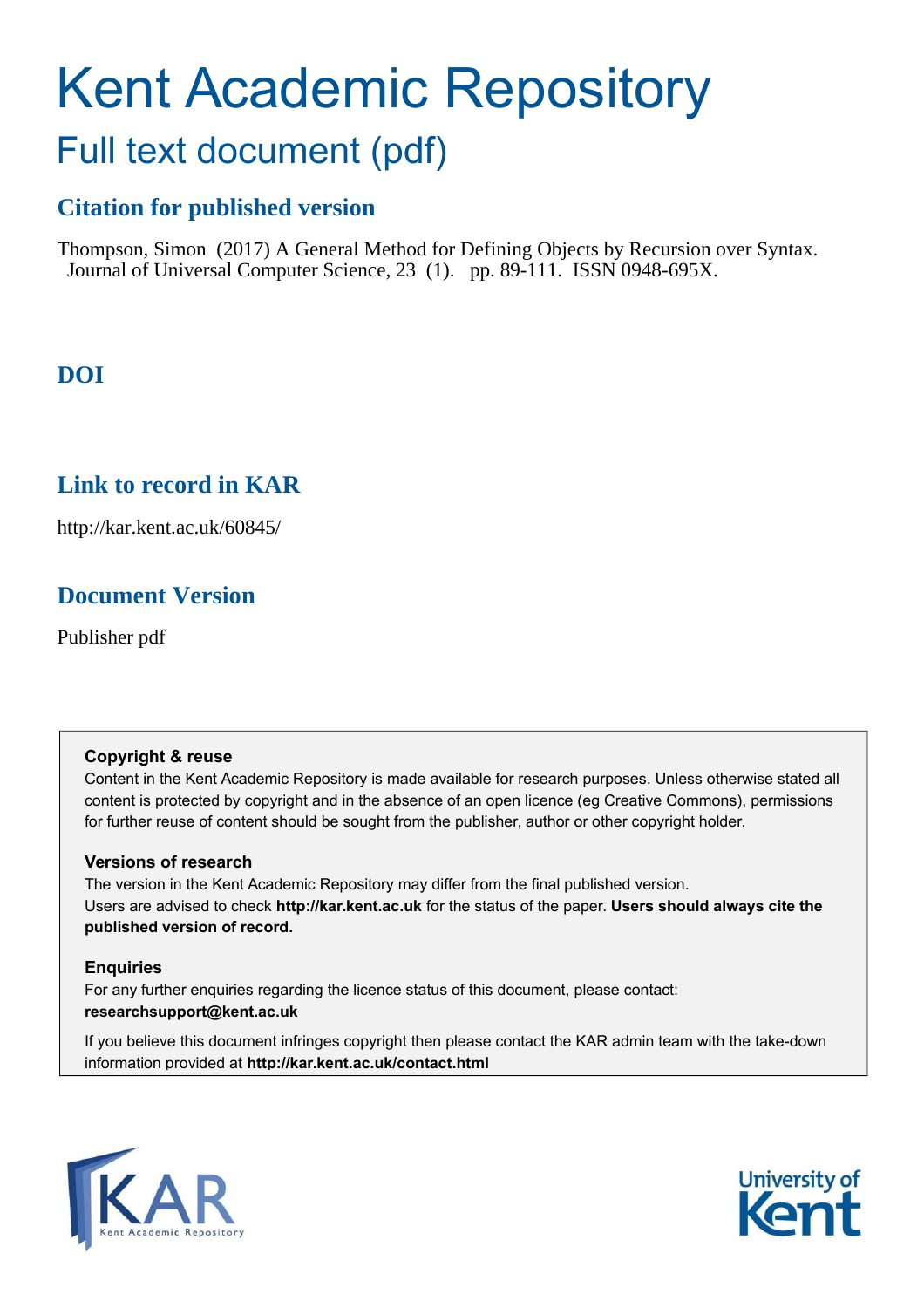### A General Method for Defining Objects by Recursion over Syntax

#### Simon Thompson

(University of Kent, U.K.

S.J.Thompson@kent.ac.uk)

Abstract: In this paper we look back to work done in the late 1980s, and that looked at links between grammars, data types and recursion principles, and illustrating it with examples that include enumerations of types and developing a structure editor. The work is introduced by a historical foreword, and closes with an afterword that discusses some of the subsequent developments of these ideas.

Key Words: algebraic data type, coinduction, generic programming, grammar, higherorder function, Miranda, recursor, syntax, verification Category: D.1.1, D.2.4, D.3.3

#### 1 Historical foreword

This paper was written in the spring of 1987, and presented at the Third British Theoretical Computer Science Colloquium, which took place in April 1987 at Leicester University. It is presented essentially unchanged from then, apart from adding this historical perspective to the introduction, updating the bibliography, adding a small number of explanatory footnotes, correcting a number of typos and concluding with an afterword that gives some pointers to subsequent developments of the work reported here.

The paper is dedicated to David Turner, who made a number of insightful comments about it at the time; working with David in the 1980s and 1990s was a privilege and a fantastic education. I would also like to acknowledge Ron Knott's work, as well as the contributions of Allan Grimley, who was also a colleague at the time. The paper uses Miranda [Turner 1985], of course; anyone familiar with Haskell should have little difficulty in understanding it.

The motivation for this investigation was a talk presented in late 1986 to the Theory Seminar at the University of Kent by Ron Knott of the University of Surrey [Knott 1987]; related work can be found in [Burge 1978, Fairbairn 1987]. Knott in his talk discussed definitions of functions related to context-free grammars, and in particular showed how both generators and parsers could be seen as being defined in essentially the same way, using continuations. Because I found continuations rather difficult to grasp properly  $-$  I find that I could understand definitions written using them, but had difficulty in writing my own definitions – I wanted to see if I could think about the problem myself in the context of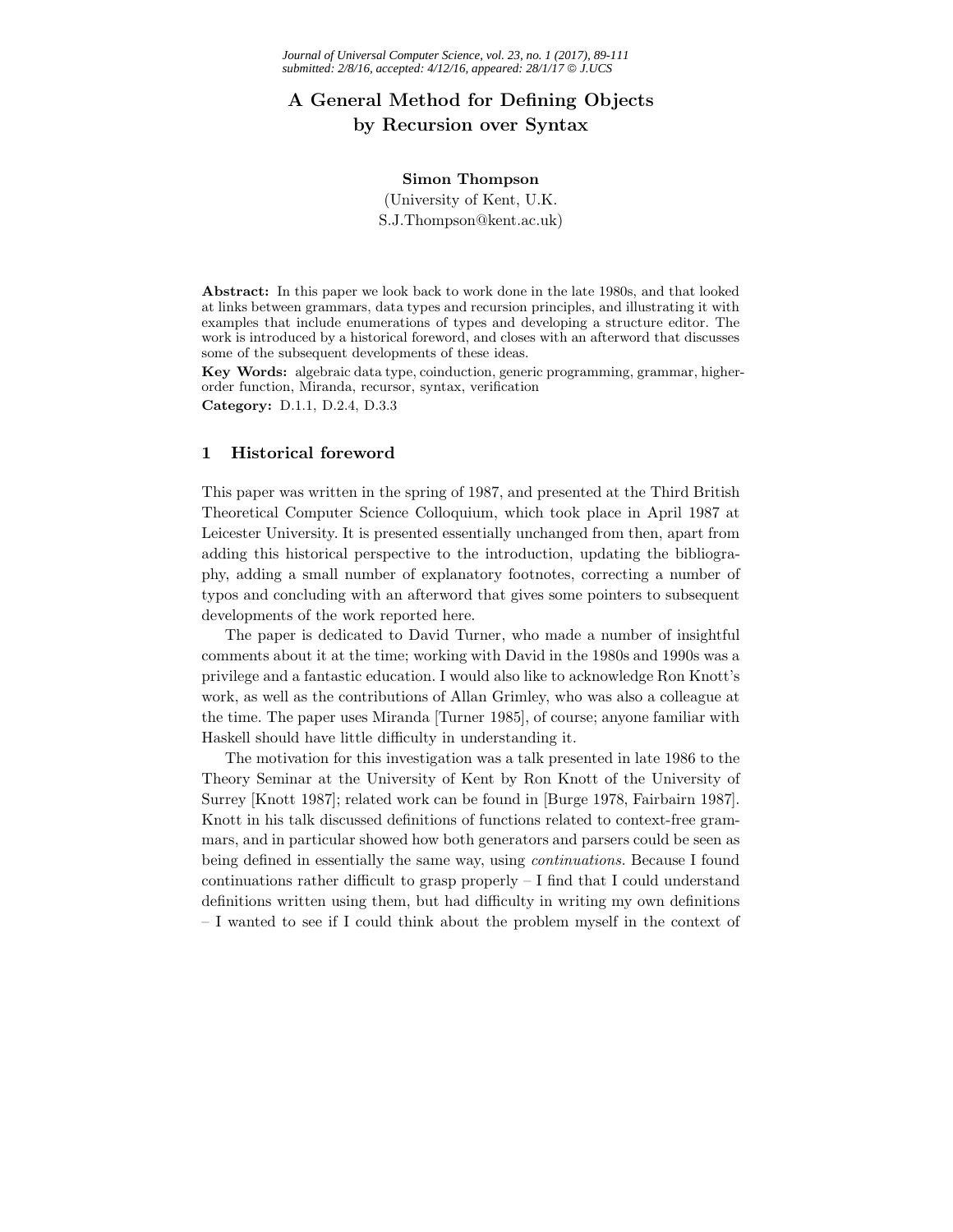Miranda, and at the same time address two issues which had occurred to me in the course of Ron's talk.

The work explores some known ideas, but also hints at ideas which subsequently would be crystallised to become generic programming; it draws early links between this and dependently typed programming too, and this was a topic on which I was to write a book not long after.

#### 2 Introduction

This paper examines the link between the definition of context free grammars, algebraic data types in the Miranda functional programming language, and definitions of functions or other values, such as enumerations and structure editors. The work explores some known ideas, but also hints at ideas which subsequently would be crystallised to become generic programming; it also draws early links between this and dependently typed programming.

- Miranda has a natural way of representing grammars as types, specifically algebraic data types, and so it is possible that we could build an operator which embodied the definition principle, in the same way that the foldr operator represents a form of primitive recursion over lists. (Remember that the analogues of foldr can be defined in a uniform way for all regular, non-nested algebraic data types.)
- One class of syntax-directed definition which I have found interesting is the structure editor. It seemed from the discussion during the talk that the continuation method did not allow us to build such editors. Any new scheme that we introduce should be able to treat such a case. We discuss this further in Section 11

In Section 3 we introduce the algebraic type mechanism and show how two different links are made with grammars. We pursue the one whereby each grammar is represented by an algebraic type, or a collection of mutually recursive algebraic types. In Section 4 we look at primitive recursion over these types, before we meet the generalisation, motivated by an example, in Section 5.

We give a full treatment of that example – of enumerating a type – in Section 6, and in Section 7 show how this 'general' recursion is indeed a generalisation of primitive recursion. Section 8 looks at the example of the structure editor. In the latter sections we concentrate on one example type, that of lists, but it should be clear that this material is of general applicability. (We hope that the material in Section 3 suggests that this is indeed the case.)

Section 9 examines the generality of the definition scheme, and then in Section 10 we discuss the effects on program verification. Our alternative approach, and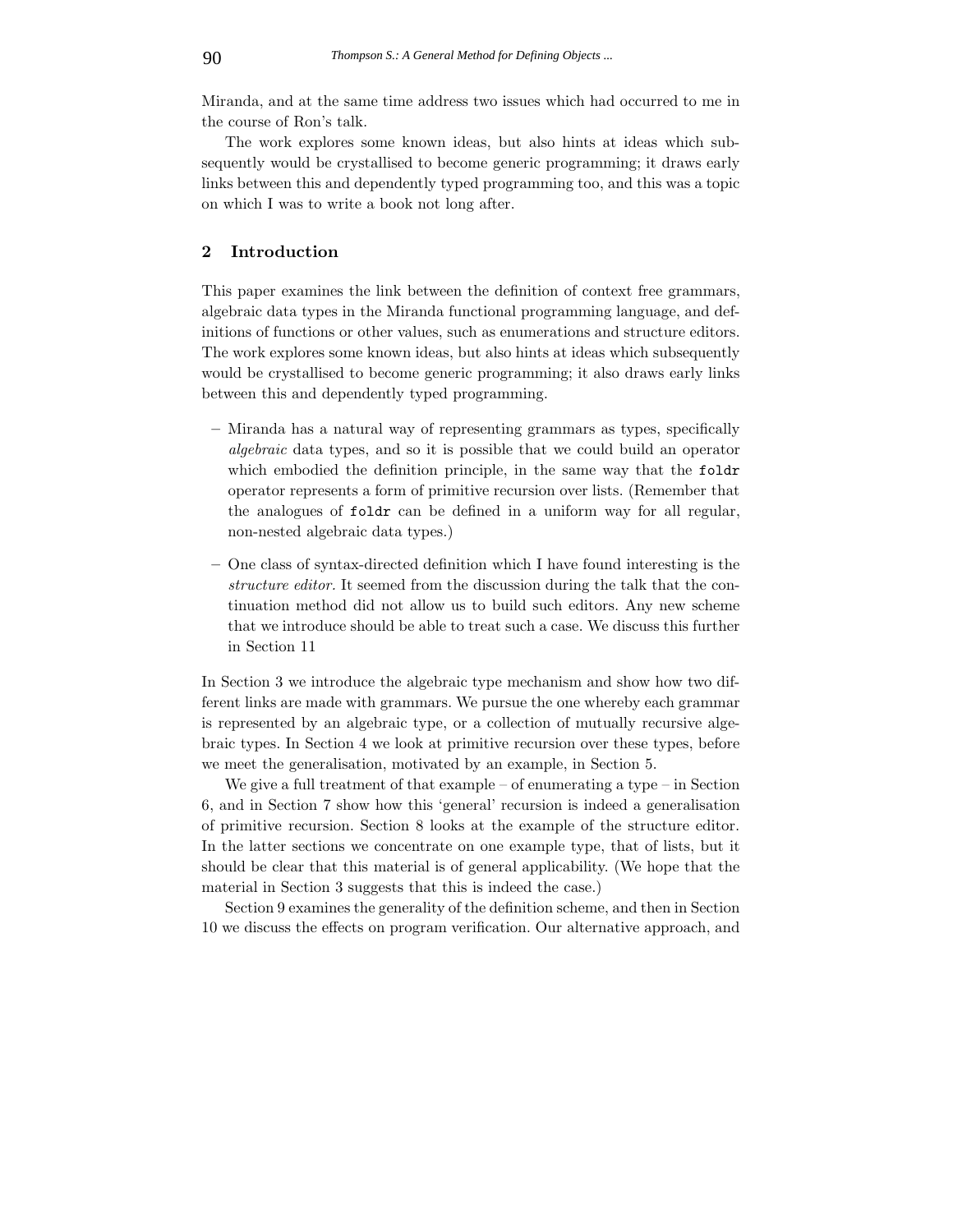its links with Knott's work are explored in Section 11, and we conclude in Section 13 with a discussion on the uniformity of the definitions we have made, and the links between this and the richness of the type system which we use.

#### 3 Grammars and algebraic types

In this section we look at the relation between grammars and the algebraic types of Miranda [Turner 1985]. Algebraic types are specified by means of constructors, as in the following example, where we introduce binary trees, with integer labels at their leaves.

tree ::= Leaf integer | Node tree tree

Leaf and Node are the constructors in this example. We can read this as saying that a  $\text{tree}^1$  is either a Leaf which contains an integer, or  $(1)$  is a Node with two sub-trees. We see in this example that a type can be defined so as to be recursive.

Leaf 27 Node (Leaf 44) (Node (Leaf 2) (Leaf 3))

are two examples of objects of this type.

We can think of this definition in a number of different ways

- Each of the alternatives, delimited by '|', introduces one variant of a variant record declaration, with the types of the fields following the name itself.
- Each of the alternatives introduces a function, which returns an object of type tree. The arguments to the function are listed after its name. As all functions in Miranda are curried (that is taking a single argument, and so allowing partial parametrisation), their types in the example will be:

```
Leaf :: integer -> tree
Node :: tree -> tree -> tree
```
These functions are special in that they have no accompanying evaluation rules — they are pure *constructors* which create values of the type concerned.

– Each alternative tells us one sort of node in the parse tree for (expressions denoting) these objects, which can be thought of syntactically.

This last alternative can be illustrated clearly by the following example, in which we first present a grammar, in BNF form, and then a type.

Note that in Miranda type names use identifiers that begin with small letters; type *variables*, which we will use later in the paper, are denoted  $*, **$ , \*\*\* and so forth.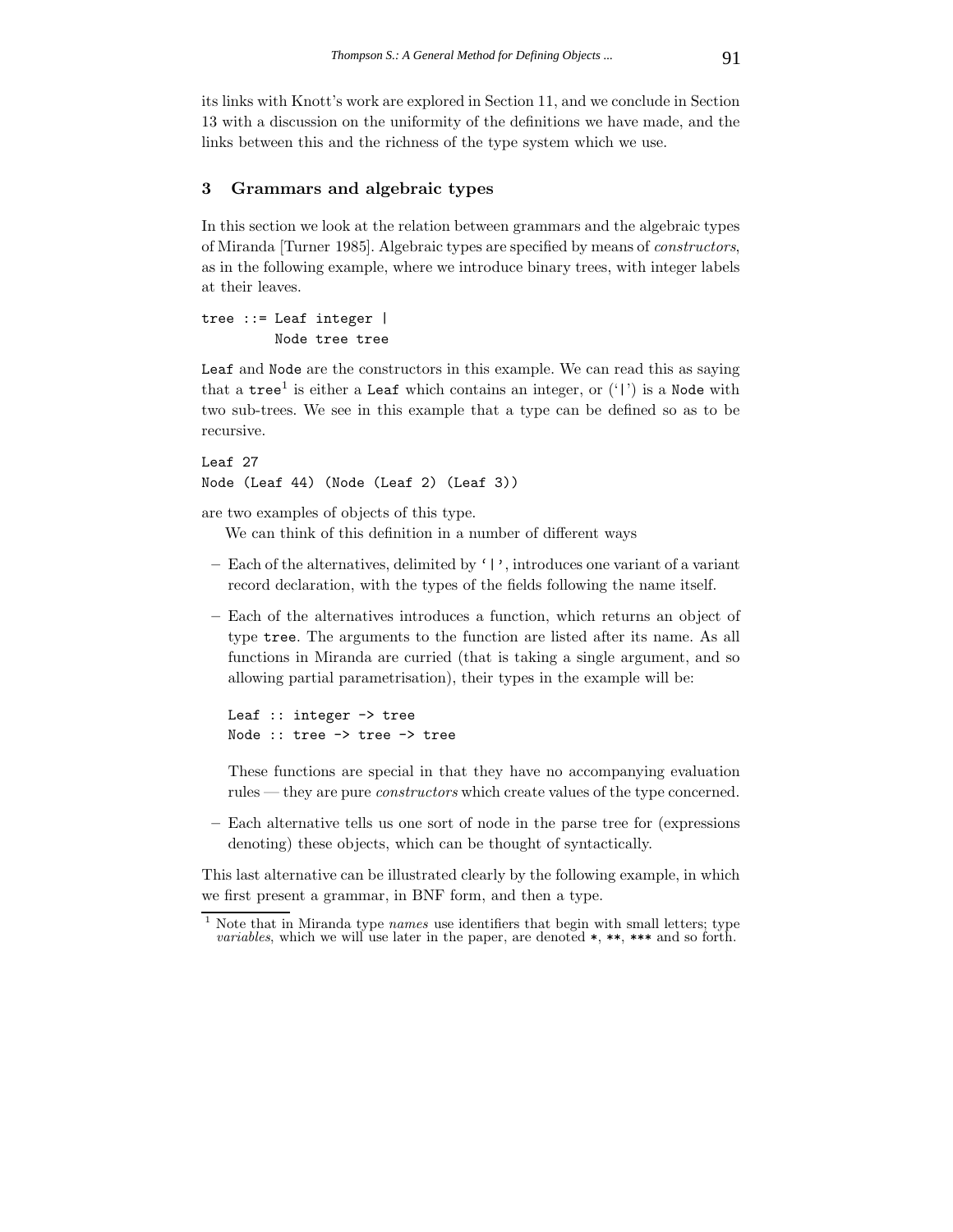```
\langle \text{expr} \rangle ::= \langle \text{num} \rangle | \langle \text{expr} \rangle + \langle \text{expr} \rangle |
                                   \langle \text{expr} \rangle - \langle \text{expr} \rangle | ...
```
is a portion of a grammar for simple numerical expressions, which has the corresponding type definition

```
expr ::= Num num | Add expr expr |
         Sub expr expr | ...
```
which constitutes the collection of parse trees for the given grammar.

Most grammars of any significance contain a number of syntactic categories, each of which may be defined in terms of the others. For instance, in the syntax for an imperative language we might see

```
<comm> ::= while <expr> do <comm> | ...
<expr> ::= do <comm> return <expr> | ...
```
Such a grammar will be represented by a collection of mutually recursive algebraic types:

```
comm ::= While_Do expr comm | ...
expr ::= Do_Return comm expr | ...
```
Simple grammars which are defined by a single equation (such as the first expression grammar we saw above) can be represented in Miranda in a slightly different way. Using the language of *regular expressions* we can represent such grammars as objects of a regular expression type such as

```
grammar ::= Empty |
            Token char |
            Or grammar grammar |
            And grammar grammar
```
The type of expressions

```
\langle \text{expr} \rangle ::= \langle \text{num} \rangle | \langle \text{expr} \rangle + \langle \text{expr} \rangle |
                           <expr> - <expr> | ...
```
can be represented by the object

expr =

```
numeric $Or
(expr $And Token '+' $And expr) $Or
(expr $And Token '-' $And expr)
```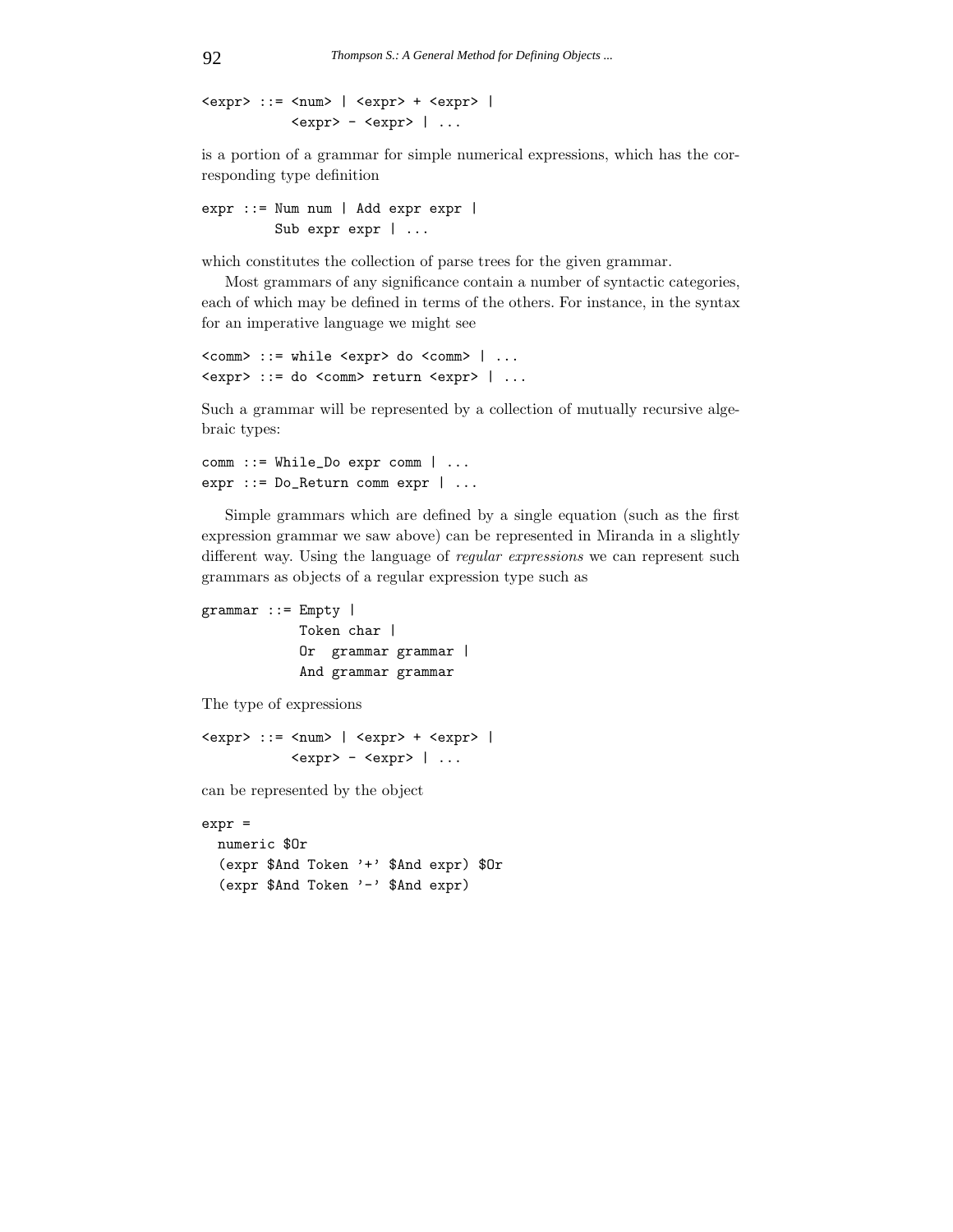where \$And, \$0r are the infix forms of the (prefix) functions And, Or. Note that we can express more general grammars than regular ones in this notation, since the objects of the type can themselves be defined by recursion. Indeed, we see an example of this in the expr type here.

We shall discuss this approach further in Section 11. (The following paragraph can easily be omitted on first reading.)

Before we close this section we remark that the Miranda algebraic type mechanism is slightly more general than might be guessed from the examples we saw above. In those examples, each 'node' had a finite collection of predecessors for example, for our original tree type, a Leaf node has one numeric predecessor and an inner node has two tree predecessors. The types of the predecessor objects can be rather more general, and indeed can be of any type denoted by a type expression, and not just by a type name. One example which we can give is

```
ordinal ::= Zero |
            Successor ordinal |
            Limit (nat -> ordinal)
```
A Limit object has only one predecessor, which is a function with range type ordinal and domain type the natural numbers (nat). This node represents a node with an infinite number of ordinal predecessors. Such types, in which the type under definition only appears to the right of the function space constructor -> we call covariant. (We have not been completely rigorous in our definition of the term 'covariant', but the reader should not find it too hard to fill in the details for him- or her-self.) One other remark might be relevant. If we see a type which contains a tuple type as an argument type to one of its constructors, we can replace that tuple type by its components separately — in other words we assume that all our constructors are fully curried. For instance, we replace

Constr (t1,t2) (t2,t3)

by

Constr t1 t2 t2 t3

In the next section we look at how functions are defined over algebraic types.

#### 4 Primitive Recursion

Primitive recursion is the fundamental process whereby we define functions over algebraic types. We saw in the last section how objects of these types were constructed, using constructors such as Leaf and Node. In this section we show how functions are defined by recursion over the structure of an object, a process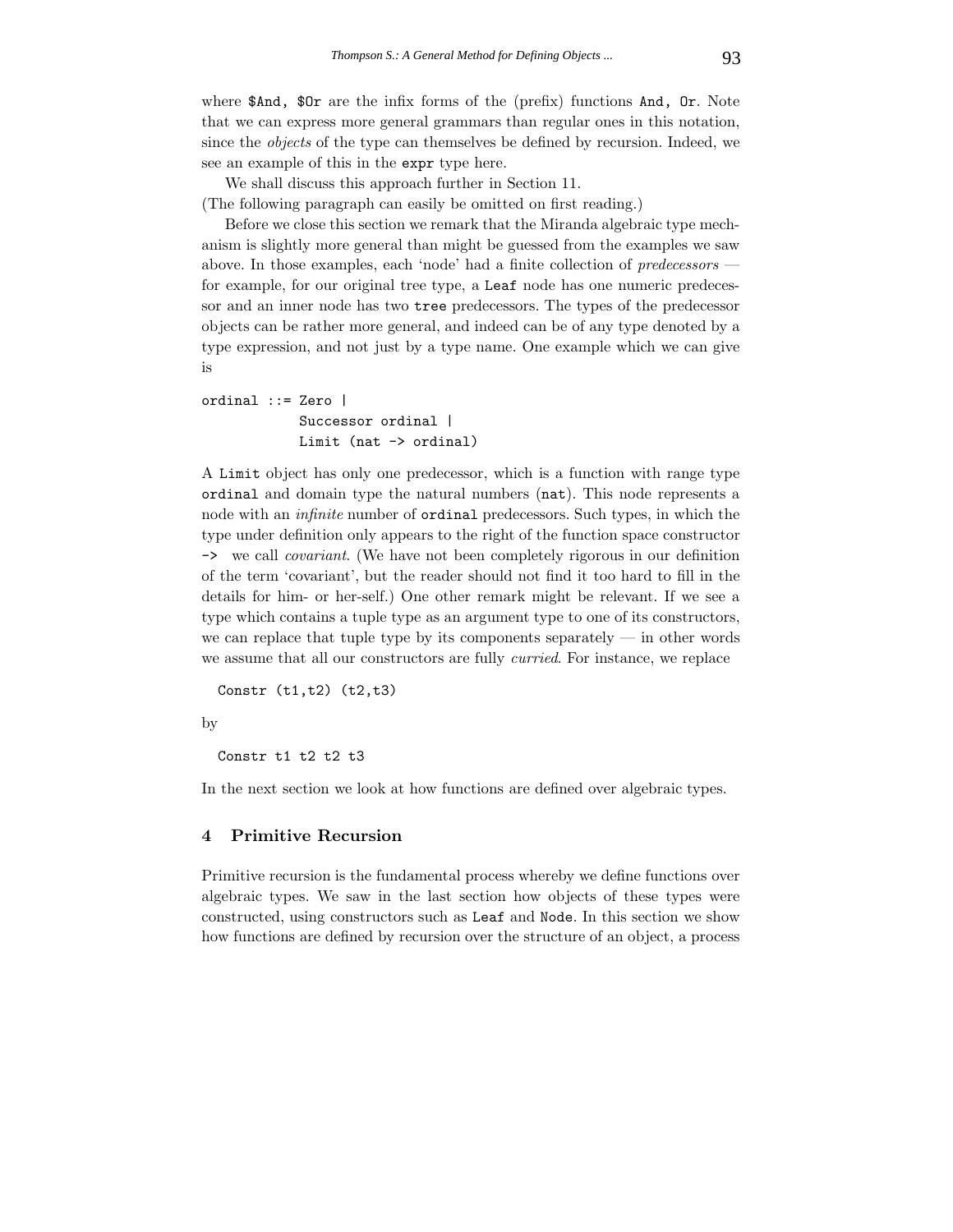which we call *primitive recursion*. We start with an example. Given our tree type, we can write a function to add the values contained in the tree thus:

add  $(Leaf n) = n$ add (Node  $t1$   $t2$ ) = add  $t1$  + add  $t2$ 

Observe that in Miranda we use pattern matching to specify alternative cases in definitions and to access the components of structured objects.

The values at the leaves can be calculated outright, but at the inner nodes we have to call the function add recursively on the component parts. What is special about such a recursion is that, assuming the tree is finite, eventually we reach the base case, and so assuming that our combining operation always terminates, as + indeed does, then the defined function, add here, will be total.

We can look at this as an application of a general process. To define a function

tree -> result

we need to supply two things.

– We should supply its values outright on the leaf nodes, so we should supply a function

st :: num -> result

In the case above, result is num and we supply the identity function.

– We need to supply the means by which we calculate the value of the function at Node t1 t2 in terms of its values at t1 and t2. We therefore need to supply a function of type

comb :: result -> result -> result

We used (+) in our example above.

Given these two objects, we define our primitive recursive function, fun say, straightforwardly:

fun  $(Leaf n)$  = st n fun (Node  $t1 t2$ ) = comb (fun  $t1$ ) (fun  $t2$ )

We can define a higher-order function,  $\text{prim\_tree}$ , which produces this result, given the parameters:

```
prim_tree st comb (Leaf n) = st n
prim_tree st comb (Node t1 t2)
   = comb (prim_tree st comb t1) (prim_tree st comb t2)
```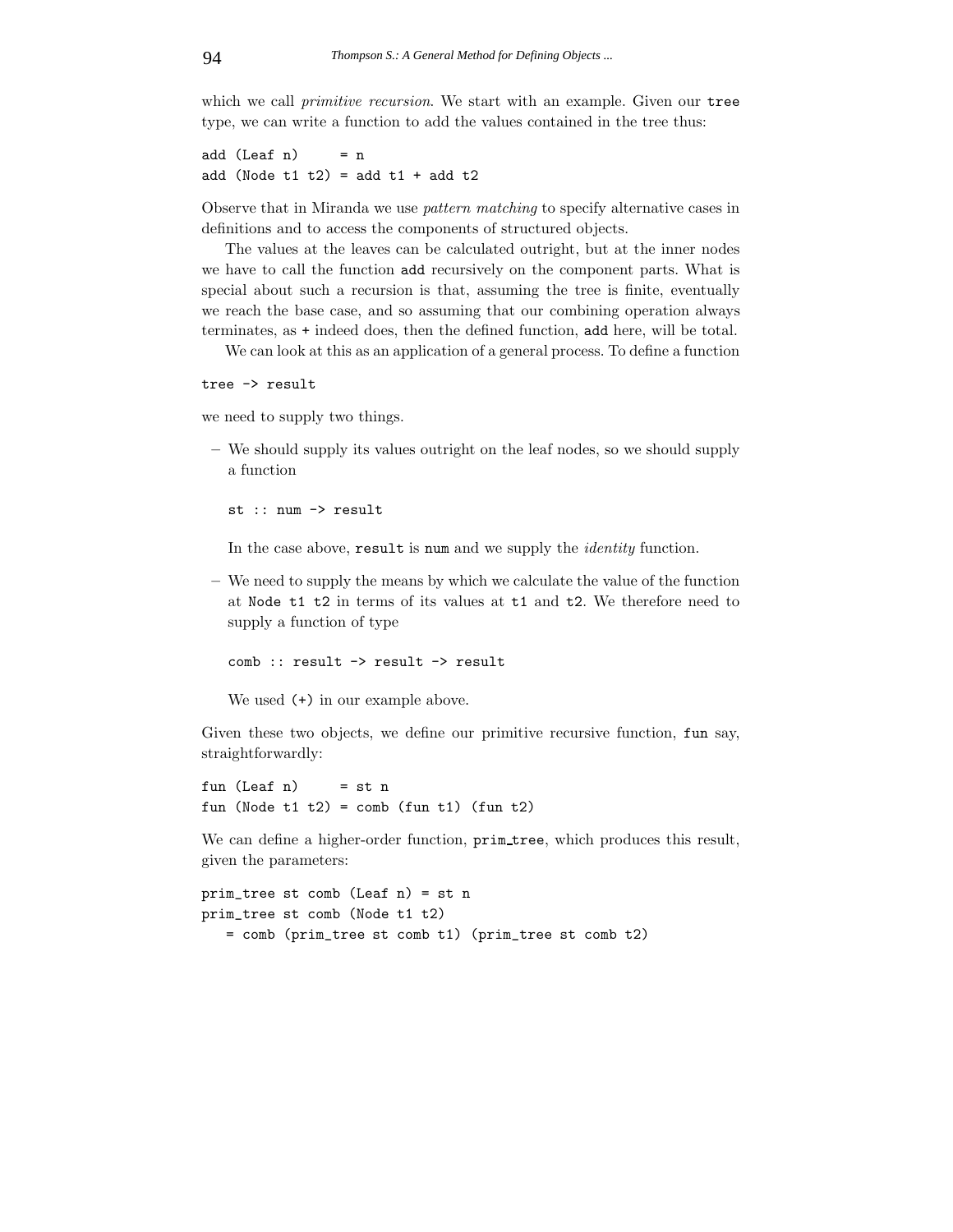```
or
prim_tree st comb
  = fun
    where
    fun (Leaf n) = st n
    fun (Node t1 t2) = comb (fun t1) (fun t2)
```
Another example of a primitive recursor is the function foldr from the Miranda standard environment which defines functions over lists; this is, in fact, the primitive recursion operator for the list type, which can be seen to be (equivalent to) an algebraic type. Specifically, it has constructors

 $[ ]$  ::  $[ * ]$  $(:): ** \rightarrow [*] \rightarrow [*]$ 

(where  $(:)$  is the prefix form of the infix operator  $(:).$ 

It should be clear that we can derive the primitive recursion operation for any algebraic type straight from its definition. Just to make this plain, we examine the operation from a slightly different viewpoint. In performing the recursion we used two parameters,

st :: num -> result comb :: result -> result -> result

Compare their types with those of the constructors

Leaf :: num -> tree Node :: tree -> tree -> tree

we see that the types are the same, except that result has replaced tree throughout. We can think of them as shadow constructors and of the operation of primitive recursion as taking an object of the type and replacing each constructor by its shadow. For example, in adding we replace Leaf by id and Node by (+) so we turn

Node (Leaf 2) (Node (Leaf 3) (Leaf 5)) into (+) id 2 ( (+) id 3 id 5 ) giving (+) 2 ( (+) 3  $5$  ) = 2+(3+5) = 10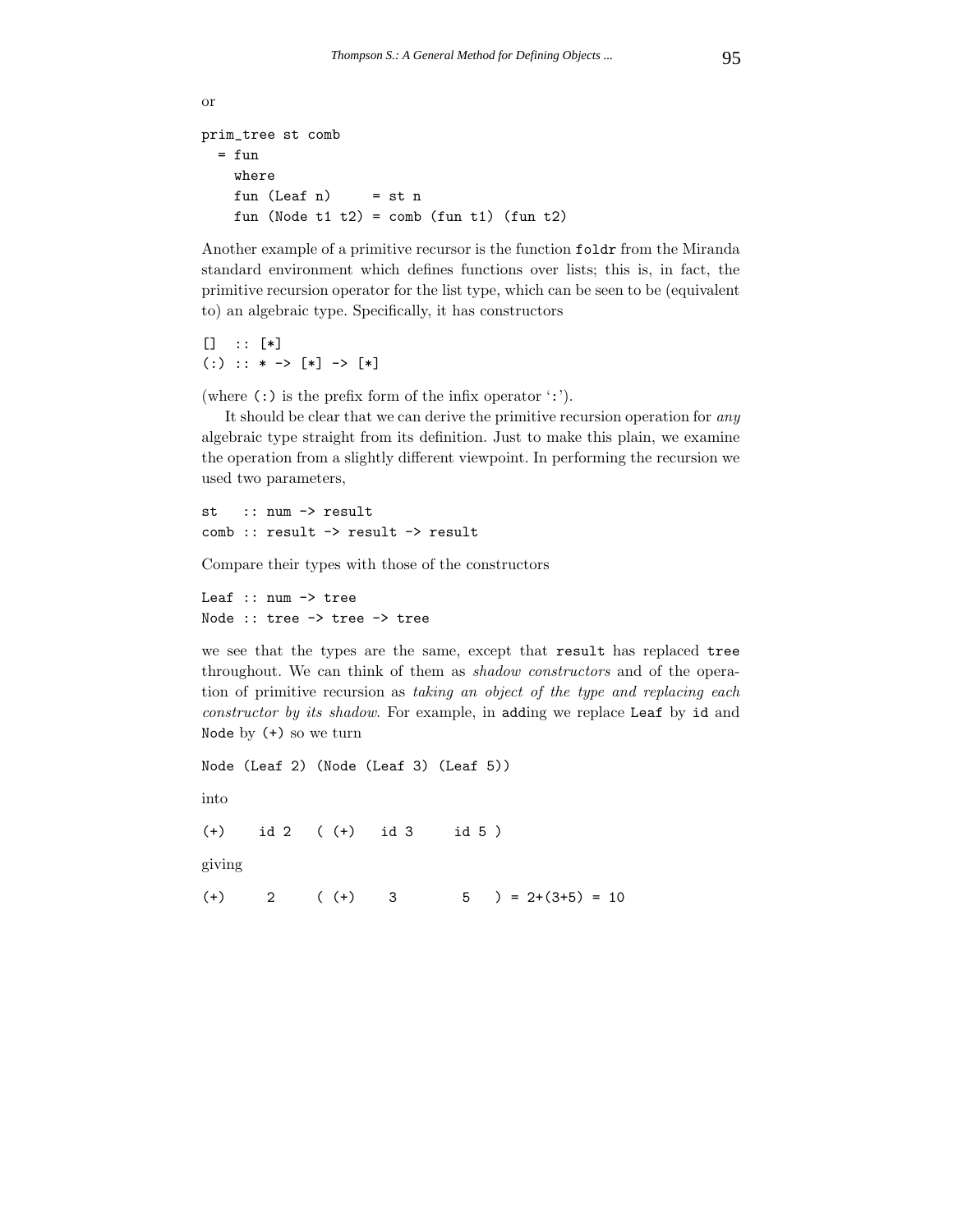This explanation is clearly one which allows us to define the primitive recursor for each algebraic type we encounter. We shall return to the question of the uniformity of this definition in Section 12.

The idea of shadow constructors motivates our generalisation, which is to be found in the next section. Before we close, we look at the definition of primitive recursion over algebraic types with mutually recursive definitions.

We saw in the last section that grammars lead to mutually recursive types how do we perform structural recursion over such types? Very much in the way in which we proceed over a single type.

Since we define our types simultaneously, it should be no surprise that for a collection of mutually recursive types we define a collection of functions simultaneously over all the types. Suppose that we have types  $t_1, \ldots, t_k$  then we define functions

```
fun_i :: ti -> result_i
```
simultaneously from a collection of shadow constructors whose types are derived by replacing each occurrence of ti by resulti. We can enshrine such a definition in a higher-order function, which will return the tuple of functions as its result, or we could define k operators which are mutually recursive, each of which returns the function over the appropriate type. We see examples of these recursions when we look at the semantics of a programming language, for instance. Returning to the example we looked at in the last section, for the grammar represented by

```
comm ::= While_Do expr comm | ...
expr ::= Do_Return comm expr | ...
```
we define the functions

comm\_value :: comm -> state\_transformation expr\_value :: expr -> dependent\_value

by primitive recursion over the syntax. Each of the functions will, on the appropriate nodes, call the other function on the appropriate sub-components, as for instance, we need to evaluate the expression e in While Do e c in order to determine the effect of the loop.

In the following section we look at the generalisation we sought to make.

#### 5 General recursion

The idea we introduce here is related to primitive recursion, at least in the way that the definition is parametrised. Recall that primitive recursion can be thought of as acting thus: given a type (say [eric]) with constructors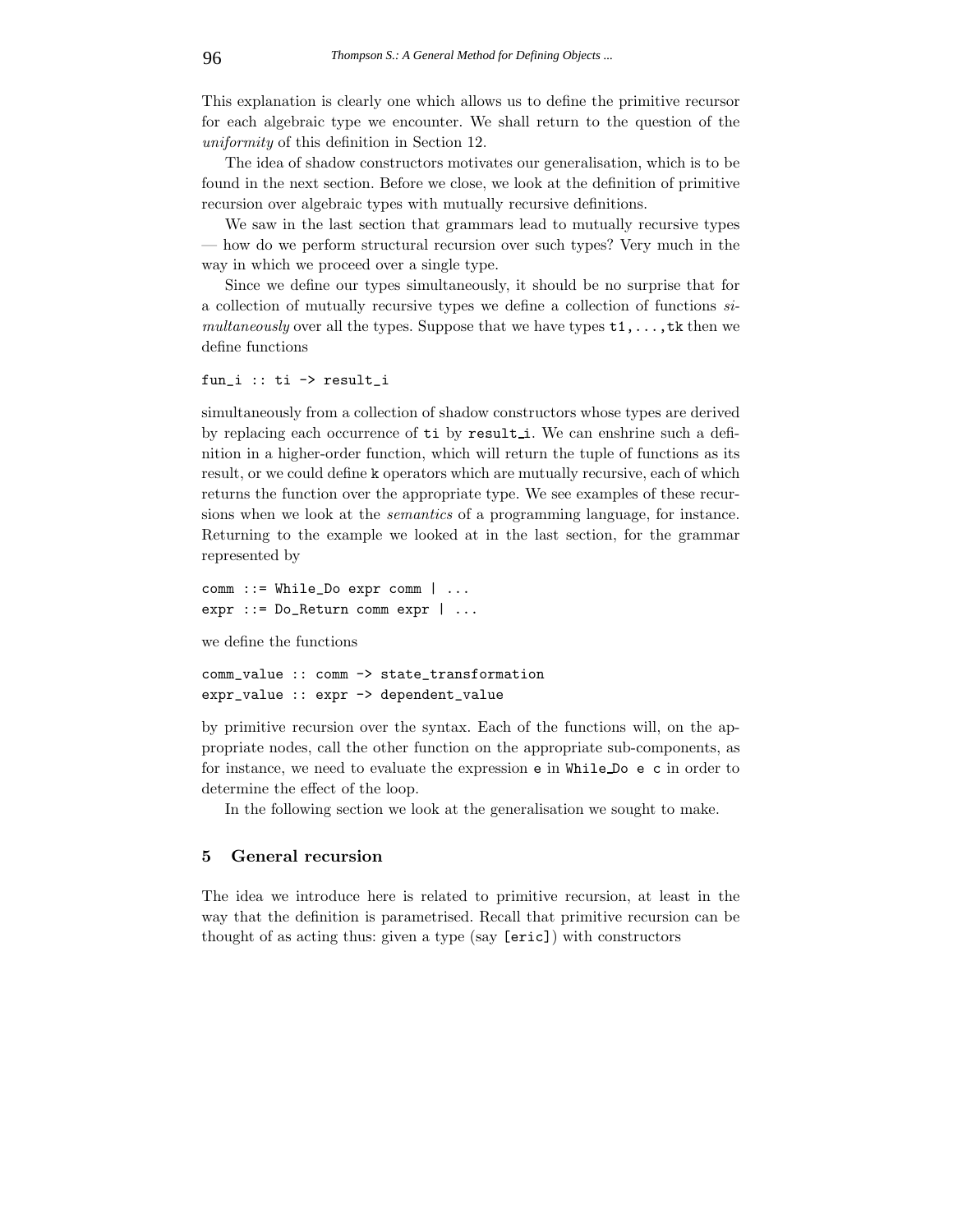[] :: [eric]  $(:):$  eric  $\rightarrow$  [eric]  $\rightarrow$  [eric]

we introduce a primitive recursive function of type

f :: [eric] -> range

by supplying shadow constructors of the form

sha\_nil :: range sha\_cons :: eric -> range -> range

The function f works on a particular element of the type [eric] by replacing each constructor in the element by its shadow. If we choose the definitions

```
sha_nil = 0sha_cons = (+) . weight
```
where weight :: eric  $\rightarrow$  num, the primitive recursion produces a weighted sum of the list.

The idea we introduce here is also based on the idea of shadow constructors, but with a more general emphasis (we shall see that primitive recursion is a special case of our definition in Section 7). We take as a motivating example that of enumerating, in a potentially infinite list, all the objects of a particular type. As in the explanation above, we choose the type of lists of the arbitrarily chosen type eric.

Lists are constructed by applications of the constructors, and so our enumeration of the objects will consist of

- An enumeration of the objects constructed using [], and
- An enumeration of the objects constructed using (:), that is the enumeration of the non-empty lists.

We can produce the list of all empty lists outright

 $[[]] :: [[eric]]$ 

but how are we to produce the list of non-empty lists? If we were given the enumeration of the whole type (here we are thinking recursively, note) we could construct the non-empty enumeration by prepending each element of type eric to every list in the enumeration. If we consider the function which performs this operation of prepending an item to every list in an enumeration, we see that it is of type

prepend :: eric -> [[eric]] -> [[eric]]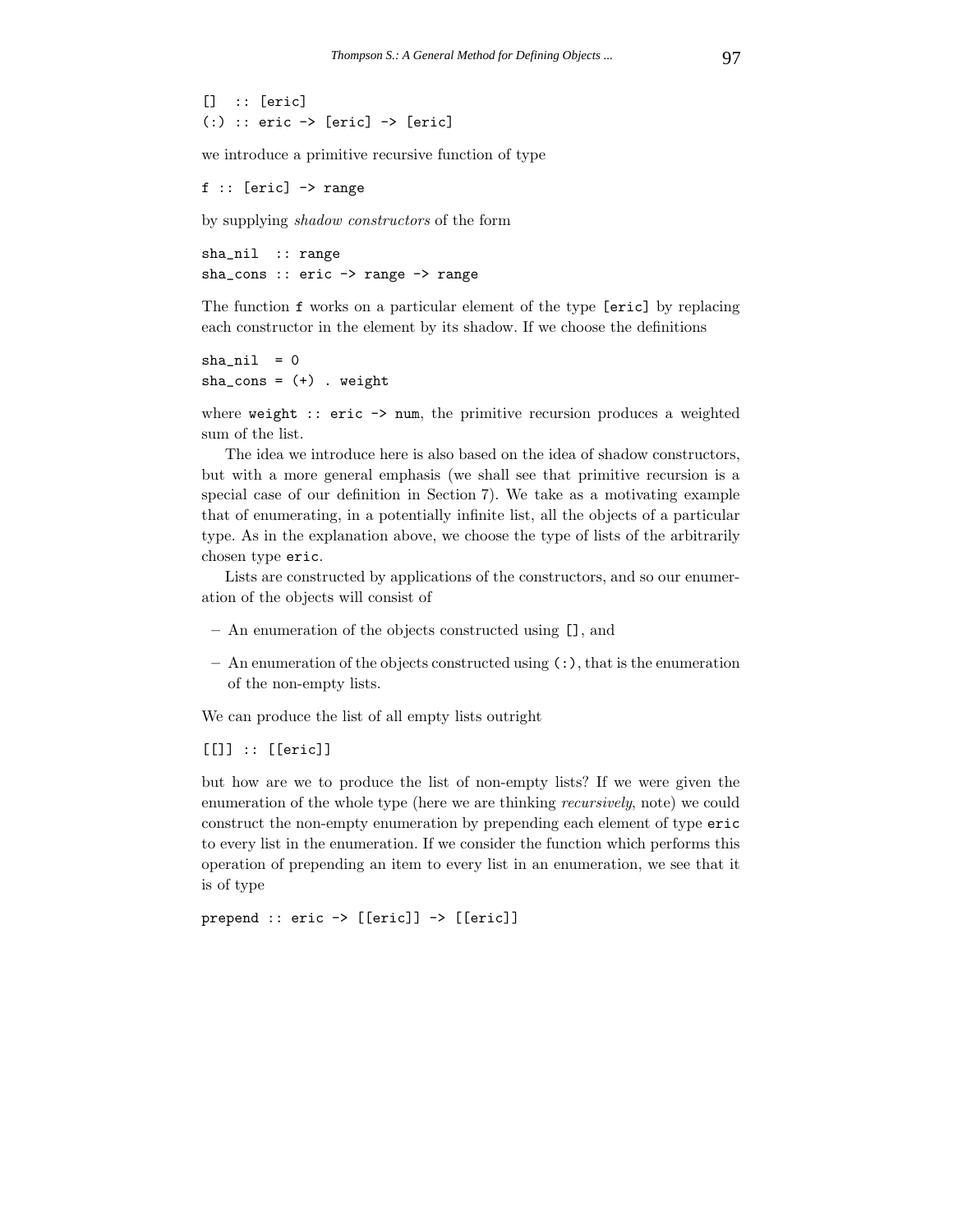These two functions *shadow* the constructors in the way we saw above, since their types are the types of the constructors with the result type, [[eric]], replacing the domain type, [eric], throughout.

Our definition will be complete once we have described how we use, or combine these two functions to give our result. We combine them in a particular way, in that we only apply prepend to the object we seek to define. In general, we only combine the saturated forms of the shadow constructors, where a shadow constructor is saturated by applying it to the result. More formally, we say that a constructor is saturated by having the result passed to each of its arguments of result type. In formal terms

#### enumerate

```
= combine [[]] prepend_sat
  where
 prepend_sat a = prepend a enumerate
```
and where combine combines the two saturated shadows in the way we outlined above.

This definition is perfectly general. Suppose that we are supplied with shadow constructors of the form

```
shadow_nil :: target
shadow_cons :: eric -> target -> target
```
Assuming that we have the result of our definition, result :: target, in the usual recursive tradition, we substitute it for each argument of type target in the shadow constructors, giving us the saturated functions

```
shadow_nil' :: target
shadow_nil' = shadow_nil
shadow_cons' :: eric -> target
shadow_cons' e = shadow_cons e result
```
Now we introduce the final parameter of our recursion — a function which combines these two saturated constructors to give us something of type target. The type of this function is therefore

```
comb :: target \rightarrow ( eric \rightarrow target ) \rightarrow target
```
If we replace the arbitrary type identifiers target and eric with proper Miranda type variables \* , \*\* then we can state the type and definition of our polymorphic definition scheme, which we call gen\_rec

```
gen_rec :: (* -> (* + -> *) -> *) ->
```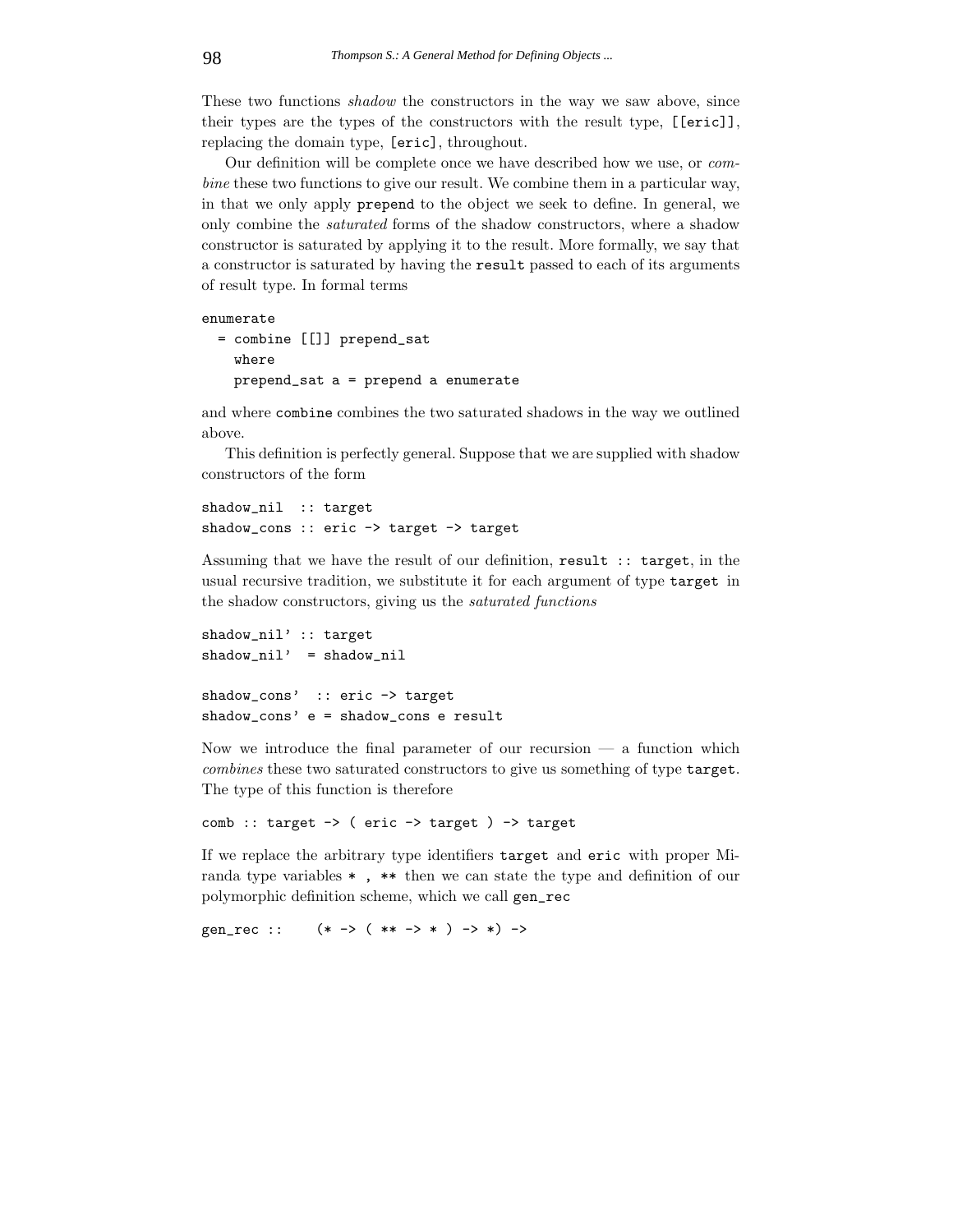```
* - \times(** -> * -> *) ->*
```
and the definition, restated in Miranda, is

```
gen_rec comb shadow_nil shadow_cons
      = result
        where
        result = comb shadow_nil' shadow_cons'
        shadow_nil' = shadow_nil
        shadow_cons' e = shadow_cons e result
```
There should be no difficulty in seeing how the analogue of gen\_rec is to be defined for other algebraic types. We simply perform the shadowing process and combination as above.

In the following section we specify the details of the enumeration we introduced above.

#### 6 Enumerating the lists of values of a given type

Given an enumeration of a type, eric, say, we can construct an enumeration of the type of lists of eric. We use our gen\_rec function to build this object of type [[eric]]. The definition was hinted at in the previous section. We present it now, and follow it with an explanation.

```
enum :: [eric] -> [[eric]]
```

```
enum listing
```

```
= gen_rec intermingle shadow_nil shadow_cons
  where
  shadow\_nil = [[]]shadow_{cons} = map . (:)
  intermingle 11 f = 11 ++ interleave (map f listing)
  interleave (a:x) = merge a (interleave x)
                     where
                     merge (a:x) y = a: merge y x
```
The shadow of nil is the enumeration of the nil lists [[]], and the shadow of cons is the function which conses its first argument onto each list in its second. We combine the two functions first by constructing an enumeration of the nonempty lists

interleave (map shadow\_cons' listing)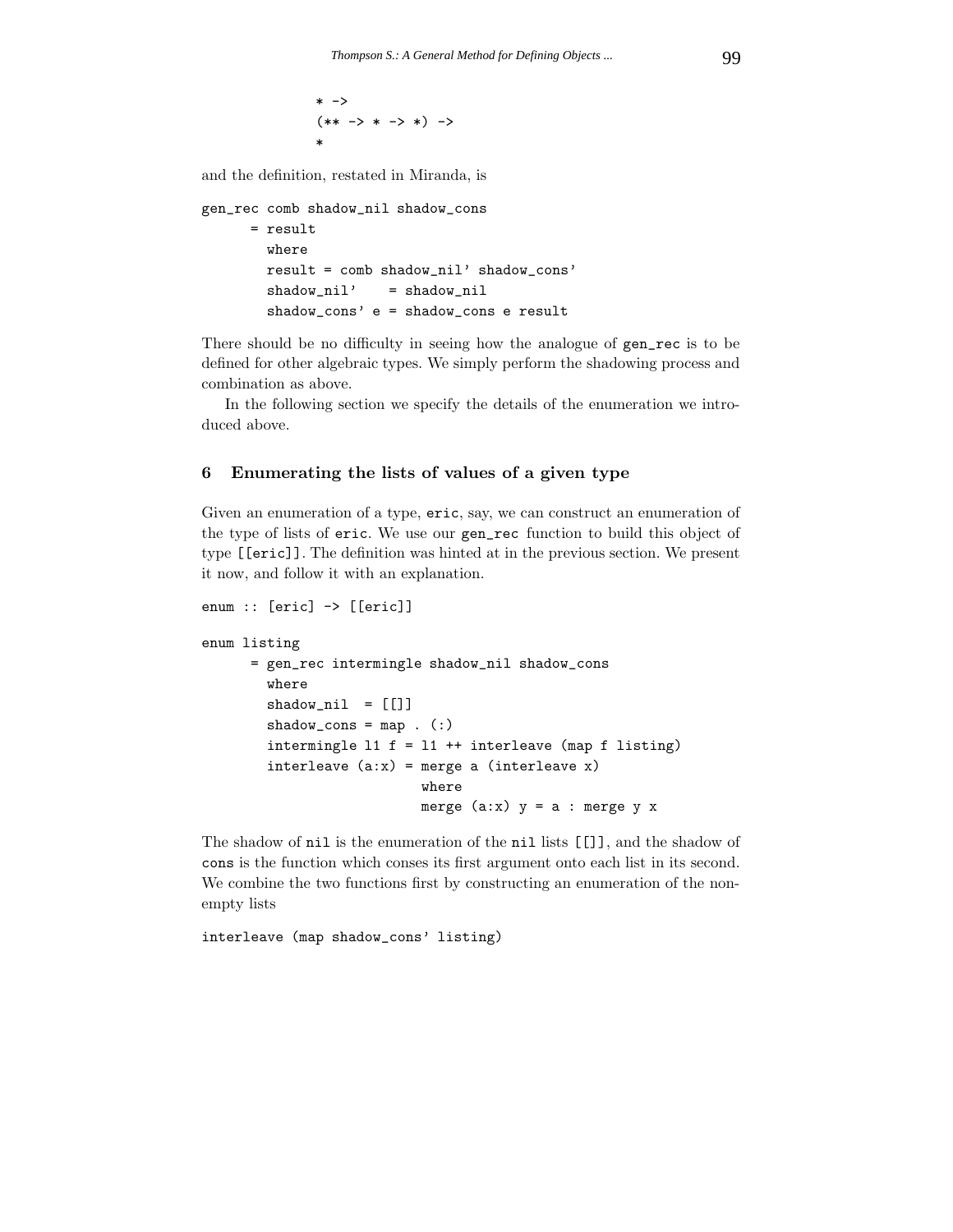where

shadow\_cons' a = shadow\_cons a result

and then by appending the two enumerations together. The object listing is the enumeration of the type eric, i.e. an object of type [eric], and interleave is a function which takes an infinite list of lists and interleaves them.<sup>2</sup>

#### 7 Application – primitive recursion

Recall the function foldr, which we introduced in Section 5. This is the object which performs primitive recursion over the type of lists. We shall re-define the operation here, using the gen\_rec function.

new\_foldr ::  $(** -> * - > *) - > * - > [**] - > *$ 

The object which we are trying to define is of type

[joe] -> target

and suppose that we are trying to define

```
new_foldr trans st
```
To define a function of type [joe] -> target using gen\_rec our shadow constructors need to be of type:

```
shadow_nil :: [joe] -> target
shadow_cons :: joe -> ( [joe] -> target ) ->
                ( [joe] \rightarrow target )
```
What are these to be, and how are their partial applications to be combined, i.e. how are we to define the comb argument? Consider the latter question first. Suppose that the shadow\_nil' function provides the base part of the function, and that the shadow\_cons' provides the non-base part: how are these to be combined?

```
comb :: ( [joe] \rightarrow target ) ->
        (joe -> (joe] -> target)) ->
        ( [joe] \rightarrow target )comb f g [] = f []
comb f g (a:x) = g a x
```
<sup>&</sup>lt;sup>2</sup> Note that the definition here assumes that the type eric is infinite, and so that no base cases are needed for the functions interleave and merge: it is an exercise to

add these for the finite case.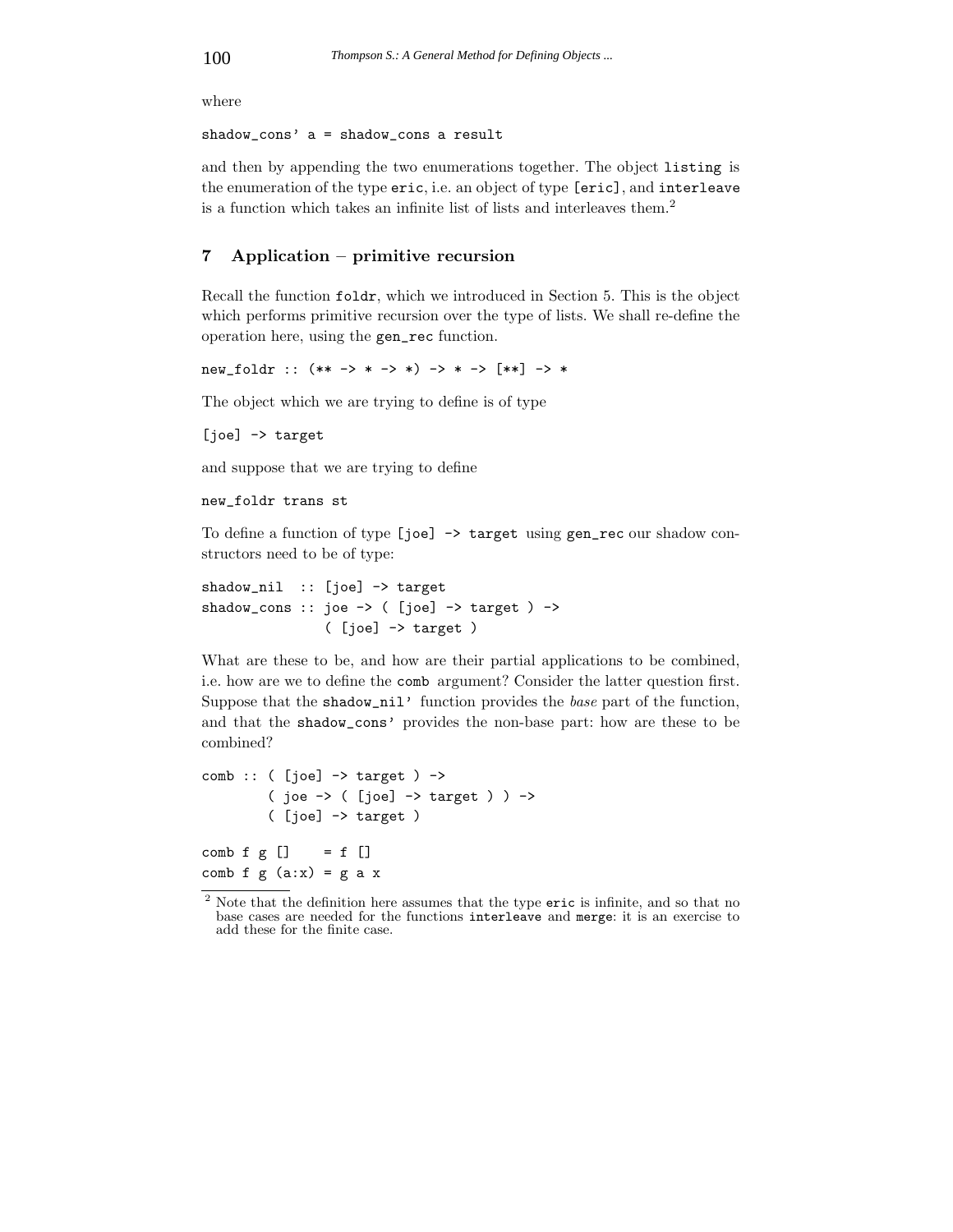How is the base part of the function defined from the starting value st?

```
shadow_nil x = sti.e.
shadow_nil = const st
Now, the non-base part of the function is given by shadow_cons' where
shadow_cons' a = shadow_cons a result
so we require that
shadow_cons a result y
      = trans a (result y)
      = ( (trans a) . result ) y
therefore
shadow_cons a result
      = (trans a) . result
      = ((.) (trans a)) result
and
shadow_cons a
      = (.) (trans a)
      = (.) (.) trans a
so finally,
shadow_cons = (.) (.) trans
These definitions of the shadowing constructors in terms of the parameters to
foldr are completely general, so we say, replacing joe, target by **, *
<code>mk_shadow_nil</code> :: * -> ( [**] -> * )
mk_shadow_nil = const
mk\_shadow\_cons :: ( ** -> * -> *) ->
                   ( ** -> ( [**] -> * ) -> ( [**] ->*))
mk\_shadow\_cons = (.) (.)
and re-write the definition thus:
new_foldr f st
      = gen_rec comb shadow_nil shadow_cons
        where
        shadow_nil = mk_shadow_nil st
        shadow_cons = mk_shadow_cons f
This completes our re-definition of foldr in terms of our new definition scheme
```
gen\_rec. Now we go on to look at a final example.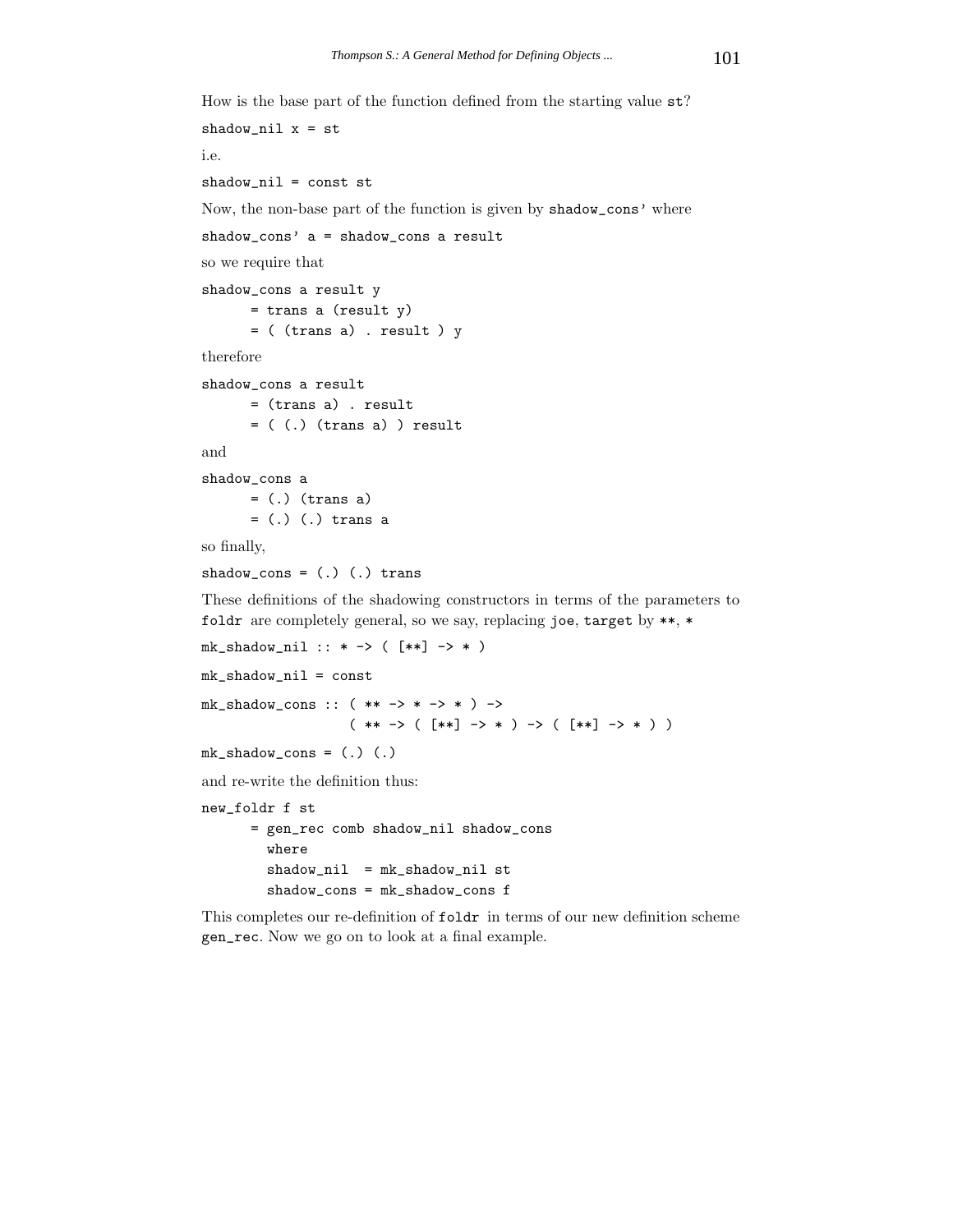#### 8 A structure editor

In this section we build a structure editor for lists of joe, using an input device for the type joe. This latter might be another structure editor, but could be another form of device. The framework we use is that of interactions, and we depend in particular on functions whose definitions are to be found in [Thompson 1986].

An object of type interact start stop is to be thought of as an interactive program which starts with a state value of type start and terminates with a state value of type stop. uni is the one element type, defined by uni ::= Uni, and so a natural type for the structure editor will be interact uni [joe]. In turn, our defining function will be of type

struct\_ed :: interact uni joe -> interact uni [joe]

where the argument is the input routine for the joe type. Now, let

```
struct_ed in_elem
      = gen_rec (stick in_elem) nil_ed cons_ed
```
How do we define the two component editors, nil\_ed, cons\_ed and the combining functional? To deal with the simplest first, the nil\_ed simply returns the only possible nil list:

```
nil_ed :: interact uni [joe]
nil\_ed = start []
```
The cons\_ed is allowed (in the final result) to access result itself, using the parameter edit. This is used to input the tail of the list, onto which the first argument is consed:

```
cons_ed :: joe -> (interact uni [joe]) -> (interact uni [joe])
cons_ed a edit
      = seq3 ( writeln "Please enter the tail of the list" )
                edit
                ( apply ((:) a) )
```
Finally we have to stick the components together:

```
stick :: (interact uni joe) ->
         (interact uni [joe]) ->
         (joe -> interact uni [joe]) ->
         (interact uni [joe])
```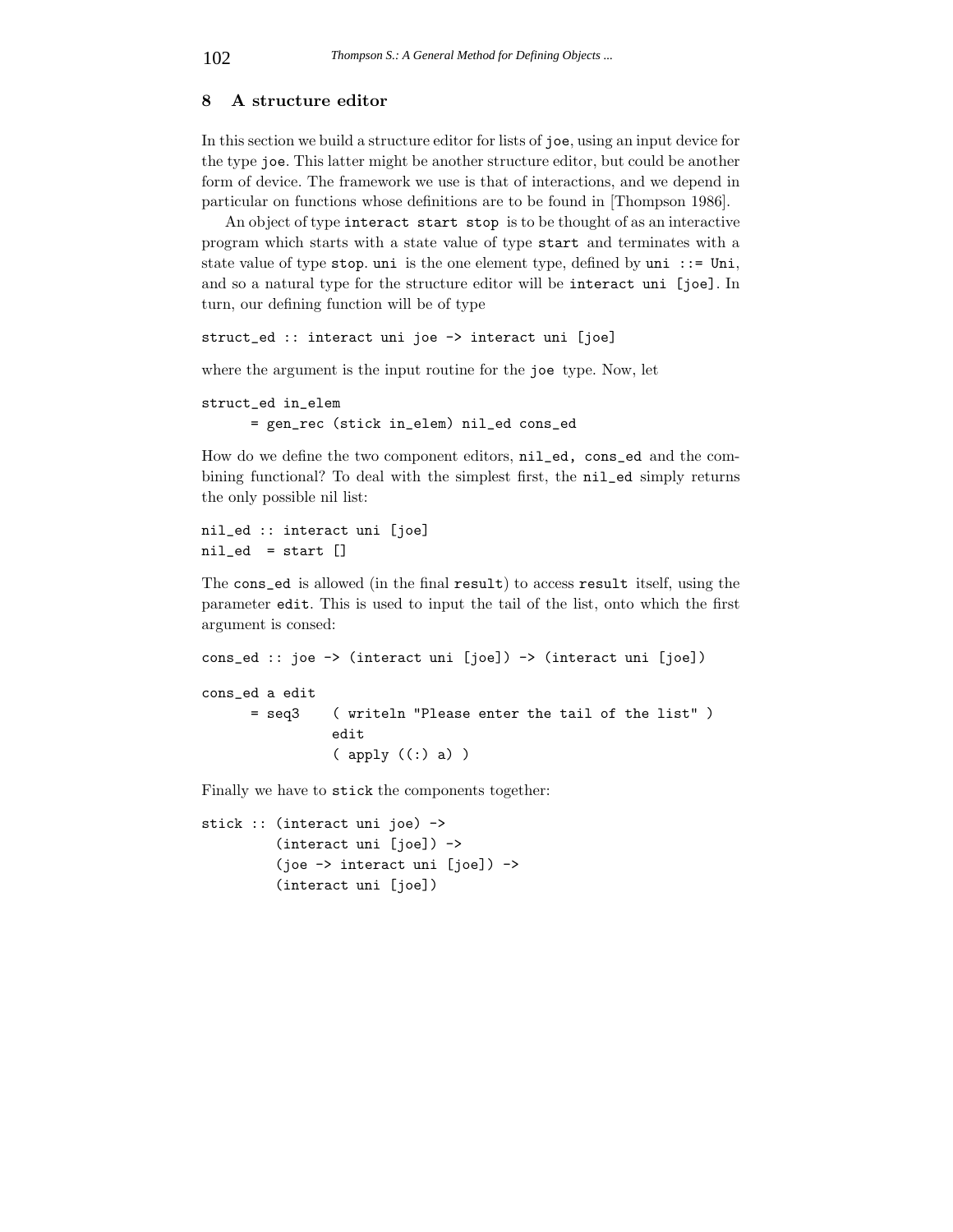where the first argument is the input routine for joe, and the second and third are the component editors. We first ask the user to make a choice between the two alternatives, done in rather a crude way by asking for a zero or non-zero integer. Based on that choice we either ask for an empty list using  $nil\_ed'$ , or ask for the head and tail of a non-empty list. In the latter case we use in\_elem to input the head of the list, and then cons\_ed' for the tail.

```
stick in_elem nil_ed' cons_ed'
 = seq ( in_int ("Enter an integer, zero for the empty" ++
                       newline ++
                       "list or non-zero for a non-empty list: ")
                      "" (const True) )
                ( alt ( (=) 0 )
                      nil_arm
                      cons_arm )
        where
        nil_arm = seq forget nil_ed'
        cons_arm = seq3
                   forget
                   (writeln
                      "Please enter the head of the list")
                   (pass_param in_elem cons_ed')
```
Note that the definition we have outlined is generic in the type joe, and so the definition will be polymorphic, as we have seen others in previous sections to be.

#### 9 How general is gen\_rec?

An arbitrary recursion can be written in the form

 $x = f x$  (1)

that is, arbitrary recursive definitions are the fixed points of the appropriate functions. Consider the case of gen\_rec for lists once again.

```
result = comb shadow\_nil' (2)
             shadow_cons'
```
where

```
shadow_cons' e = shadow_cons e result
```
We can rewrite equation  $(1)$  in the form of equation  $(2)$  if we say

shadow\_cons e result = result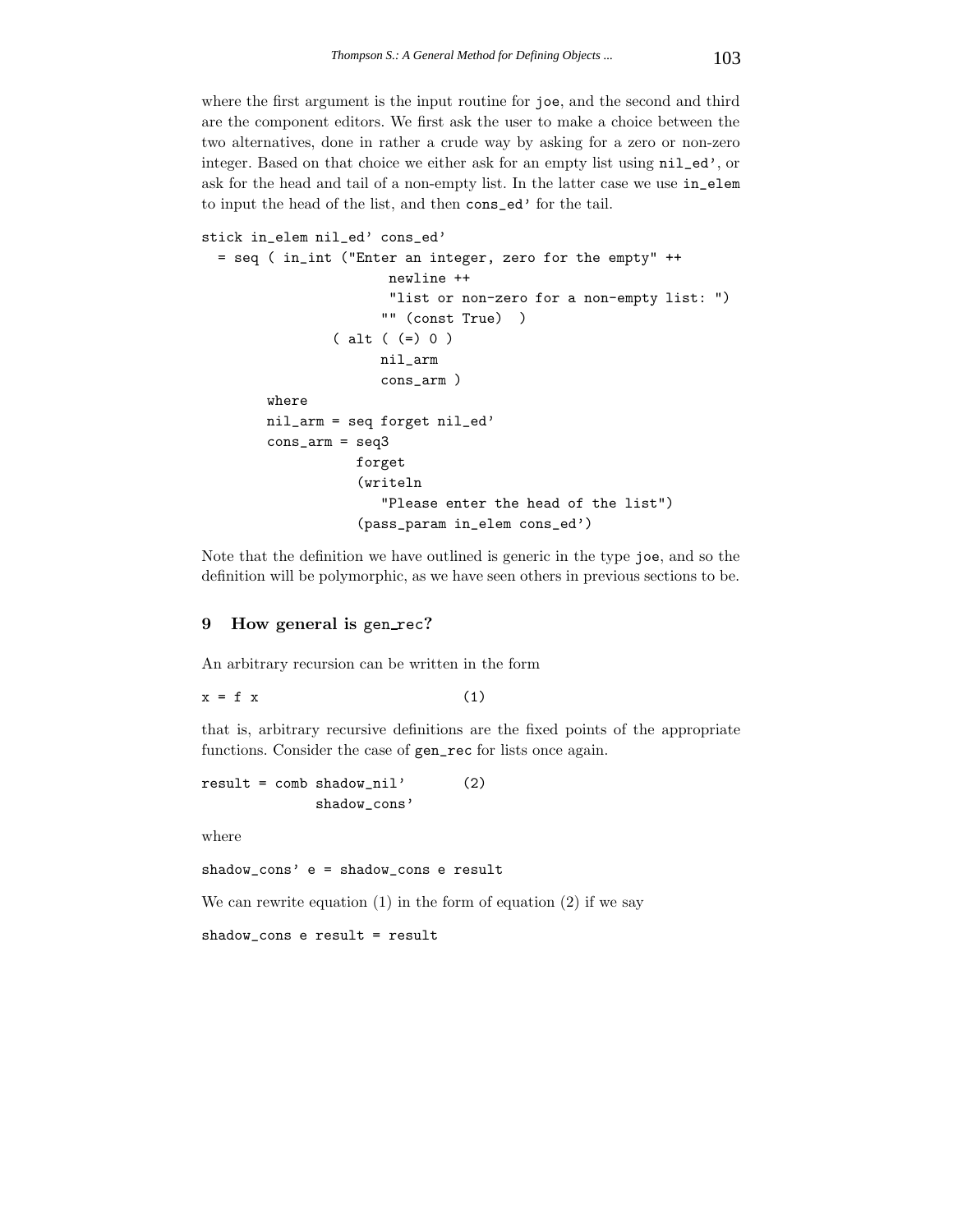```
and
comb a b = f (b \perp)since
result = comb shadow_nil' shadow_cons'
       = f (shadow_cons' \perp)
       = f result
```
which is a rewriting of equation  $(1)$  in terms of the variable result.

We will be able to recast an arbitrary recursion in terms of the gen\_rec operator for any recursively defined type, so we see that in the interesting cases, general recursion is as general as it might be. (Note that the operators gen\_rec for non-recursive types are simply a form of composition operator, and embody as much recursion as there is in the type definition — that is none.)

Given this generality, what can we say in favour of this operator? It certainly allows us to make definitions which seem to share a common structure actually have that common structure, and thus make our definitions more comprehensible. In the case of more complex functions, like the structure editor, we have given a principle according to which our definitions are almost mechanical given a type definition and the general recursor for that type it is plain to see how to write the structure editor. There are also advantages in the way that we structure proofs, a topic we look at next.

#### 10 Program verification

We prove properties of recursively defined objects by fixed point induction (see, for example, [Paulson 1985]). If x is defined by  $x = f x$  then

$$
\frac{P(\bot) \qquad P(y) \Rightarrow P(f \ y)}{P(x)}
$$

This is a powerful inference principle, and will give us properties of functions defined by gen\_rec. However there is a principle of induction which more directly reflects the definition of gen\_rec:

$$
\begin{array}{c}\nP(\perp) \\
\qquad \qquad \mathsf{Q}(\texttt{shadow\_nil}) \\
\qquad \qquad \mathsf{P}(\mathbf{f}) \ \Rightarrow \ \forall \mathsf{a}. \ \mathsf{R}(\texttt{shadow\_cons } \mathbf{f} \ \mathsf{a}) \\
\qquad \qquad \qquad \mathsf{Q}(x) \ \land \ \forall \mathsf{a}. \ \mathsf{R}(\texttt{shadow\_cons } \mathbf{f} \ \mathsf{a})) \ \Rightarrow \ \mathsf{P}(\texttt{comb } x \ \mathbf{f}) \\
\qquad \qquad \qquad \mathsf{P}(\texttt{result})\n\end{array}
$$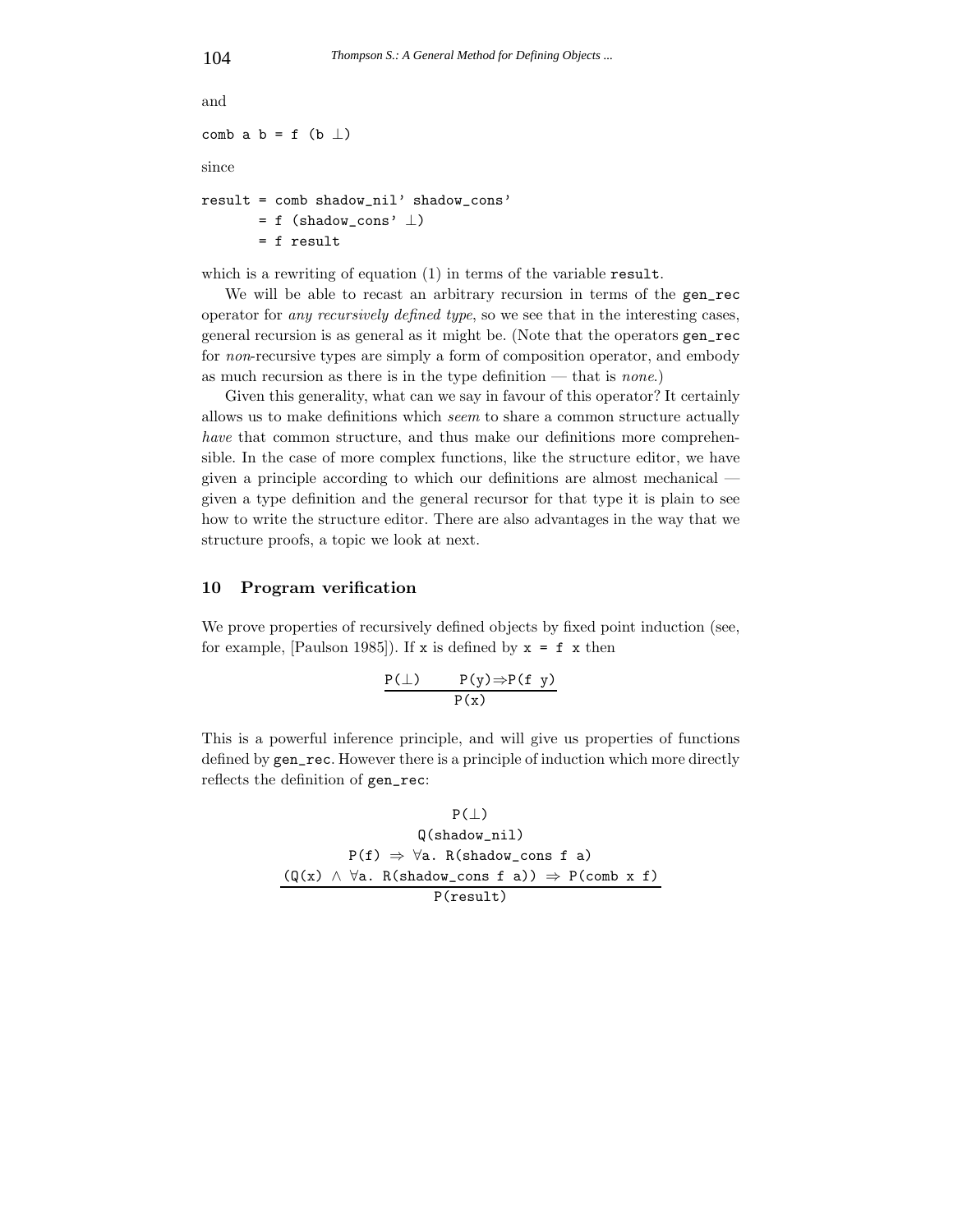We should sound a note of caution at this point. In practice, most of the properties of recursively defined objects, such as the enumeration of Section 5, will not be proved directly using fixed point induction. Instead, in [Thompson 1989] we suggest alternative rules which reflect our intuitive reasoning more accurately. We expect that we shall find the appropriate variants of these rules which correspond to gen\_rec, but the topic is still under investigation at the time of writing.

#### 11 Primitive recursion over the type of grammars

Recall that in Section 3 we introduced the algebraic type grammar of grammars:

```
grammar ::= Empty |
            Token char |
            Or grammar grammar |
            And grammar grammar
```
As for other algebraic types, the principal form of definition over this type is primitive recursion.

```
prim_grammar :: * ->
                   (char \rightarrow *) \rightarrow(* -> * -> *) ->(* -> * -> *) ->grammar -> *
```
with a definition given by

```
prim_grammar emp base proc_or proc_and
 = fwhere
   f Empty = emp
   f (Token tok) = base tok
   f (0r g1 g2) = proc_or (f g1) (f g2)f (And g1 g2) = proc_and (f g1) (f g2)
```
Our first example of its use is to write a function which, when given a grammar, generates all the strings of that grammar, as a list of character strings.

```
generate :: grammar -> [[char]]
```
with the definition

```
generate = prim_grammar emp lit altern conc
           where
```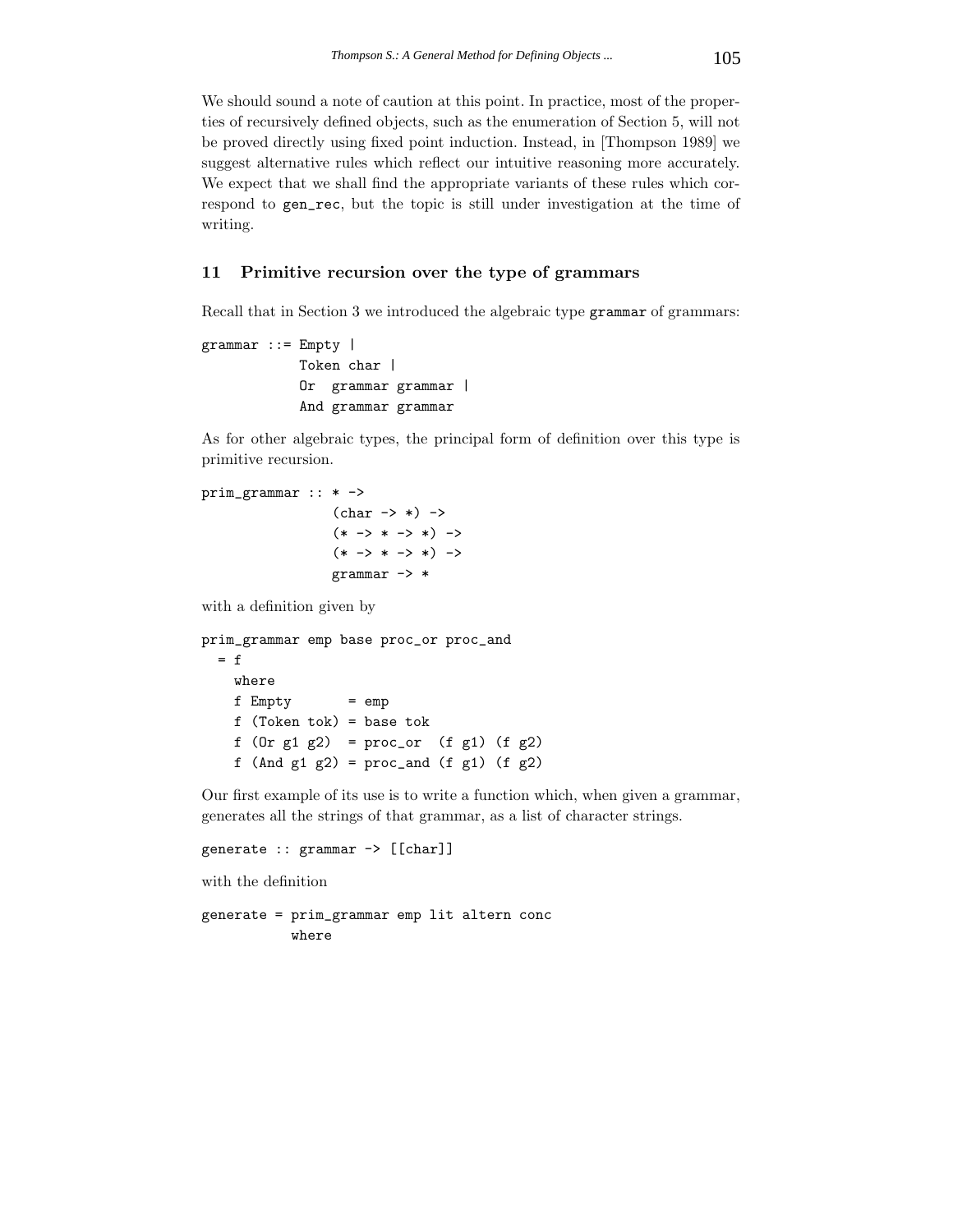```
emp = [""]lit tok = [[tok]]altern (a:x) y = a : altern y xaltern [] y = yconc x y = map konk [ (p,q) // p \leftarrow x ; q \leftarrow y ]
             where
             konk (a,b) = a++b
```
emp is the list of words generated by the grammar Empty, that is the list consisting of the empty string, and similarly, lit is the function which when given a token (i.e. a character) returns the list of strings generated by that token. The interesting cases are those corresponding to the Or and And constructors, which are replaced by the shadow constructors

```
altern :: [[char]] -> [[char]] -> [[char]]
conc :: [[char]] -> [[char]] -> [[char]]
```
What are the effects of these functions? altern takes two lists of strings and interleaves them. This is necessary, rather than a simple join (or append,  $++$ ), because one or both of the lists may be infinite.

The conc function takes two lists of strings and returns the list made by concatenating each string from the first with each string from the second.

Before we go any further, perhaps we should give some examples of grammars:

```
zero , one , ones , bin :: grammar
zero = Token '0'
one = Token '1'
ones = one $Or (one $And ones)
bin = zero $Or one $Or ( (zero $Or one) $And bin )
```
ones is the grammar generating the strings of ones, and bin generates all strings made up from 0 and 1.

As these are grammars, we should be able to represent parse trees for the grammars in some way. We introduce the type tree to do that. Observe that this is isomorphic to the subtype of grammar generated by the constructors Empty, Token and And.

tree ::= Null | Leaf char | Node tree tree

Now we can introduce the parser generating function, defined over the grammar type. Parsers will be built from partial parsers, i.e. objects of type

parser ==  $[char] \rightarrow [$  ( $[char]$ , tree ) ]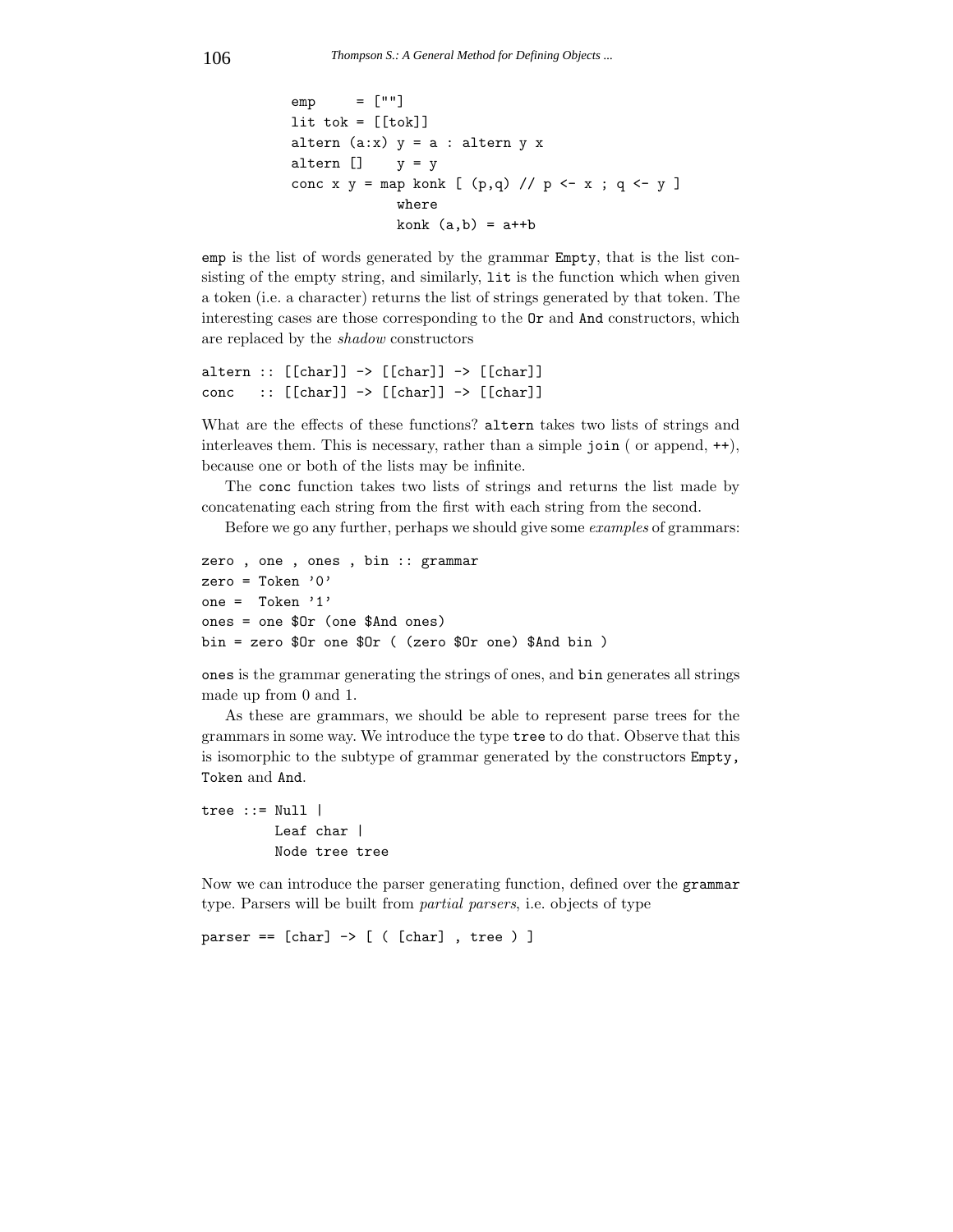The functions return a list, each item of which consists of the results of a partial parse, i.e. the remainder of their input, together with the parse tree built so far.

```
parse :: grammar -> parser
parse = prim_grammar parse_emp
                     parse_tok
                     parse_or
                     parse_and
```
Here again we see primitive recursion in action. It is parametrised by the four shadow constructors which are the arguments above.

```
parse_emp :: parser
parse_{emp} l = [ (l, Null ) ]
```
The result of recognising an empty string as prefix is to return the same string of characters, together with the parse tree Null for the Empty string.

```
parse_tok :: char -> parser
parse_tok ch (ax) = [ ( x , \text{Leaf ch } ) ], ch = a
                 = [] , otherwise
parse_tok ch [] = []
```
Again, parsing a token presents no problem: we either return an empty list, signifying failure, in the case that input is exhausted or that the head of the input fails to be the token sought. We return the input with the recognised token removed, and the parse tree for that token in the case of success.

```
parse_or :: parser -> parser -> parser
parse_or p1 p2 l = p1 l ++ p2 l
```
In case of trying to recognise a string from either of two grammars, we simply apply the parsers for each grammar to the input, and return the combined list of all their results.

```
parse_and :: parser -> parser -> parser
parse_and p1 p2 l
  = [ ( rest , Node t1 t2 ) | (x,t1) <- p1 l ;
                               (result, t2) < -p2 x ]
```
Finally, in the case of And, we apply the parsers in turn, and build the successful parse trees by gluing together the two component trees into a larger tree.

As is often the case, the function being defined is not itself built by primitive recursion, rather it is a special case of such a function. Such is the case here with the 'top-level' parsing function top\_parse.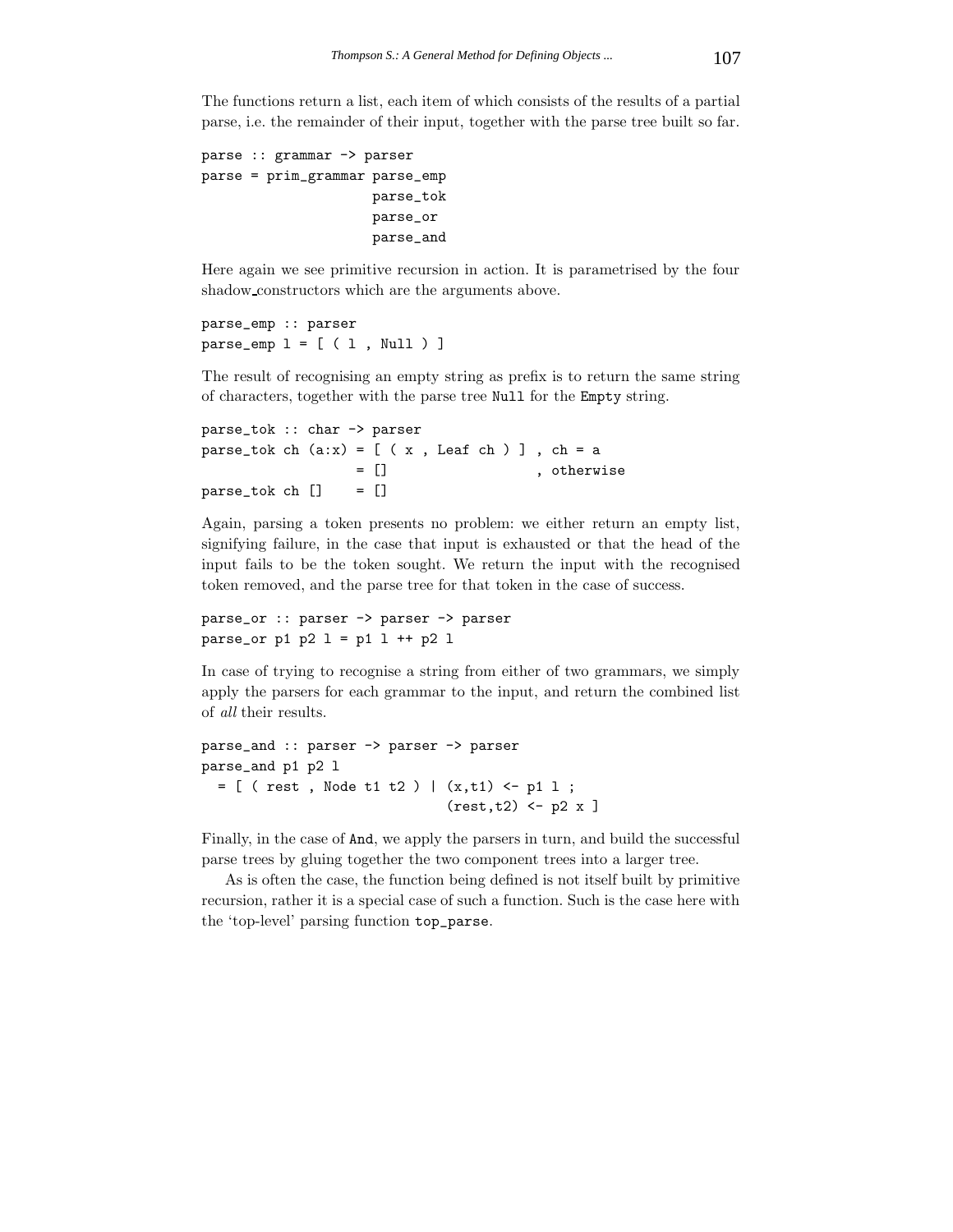```
top\_parse :: grammar \rightarrow ([char] \rightarrow tree)top_parse gr inl
         = hd outtrees , # outtrees = 1
         = error "error" , otherwise
           where
           outtrees = [t | (x,t) \leftarrow parse gr inl ; x = "" ]
```
This bears a similarity to Knott's work in [Knott 1987], but there is one major difference. Because he is working in a language in which he cannot introduce a type of grammars in the way we did here, he chose to use a *functional* representation of grammars, defining his generator parser functions and the like via continuations. His approach is otherwise equivalent, but we feel that the definition principle is much clearer when seen as primitive recursion over the appropriate type.

Two important questions remain.

- Can we use this approach to define structure editors, as we did in 8 above?
- How uniform are our definitions of primitive and general recursion, given in Sections 7 and 5 respectively?

We look at the latter question in the following section, but conclude this section with a discussion of the former.

We cannot easily define a structure editor using the very general definition principles enshrined in prim\_grammar, for consider the following: Suppose that we are trying to define the structure editor for a grammar of the form

#### gram1 \$Or gram2

from structure editors for the two halves — given that these cannot "identify themselves", we have no way of indicating at this level what the choices for the user are. All that we can say is something of the form "enter something or something else"! It might be thought that we can get around this by getting the editor to output a description of itself, so that a higher level editor can use that description in its prompting. The unavoidable difficulty with this is that the only appropriate description we can give is the grammar itself, which in all the interesting (i.e. recursive) cases will be infinite!

In the 'tighter' realm which we explored earlier, we see that we can describe structure editors — the price we pay is, of course, some lack of uniformity. We postpone any further discussion until the next section.

#### 12 The grammar type and dependent types

Recall that in Section 3 we showed an equivalence between algebraic types and grammars. Under this analogy, we would expect a parser, or structure editor to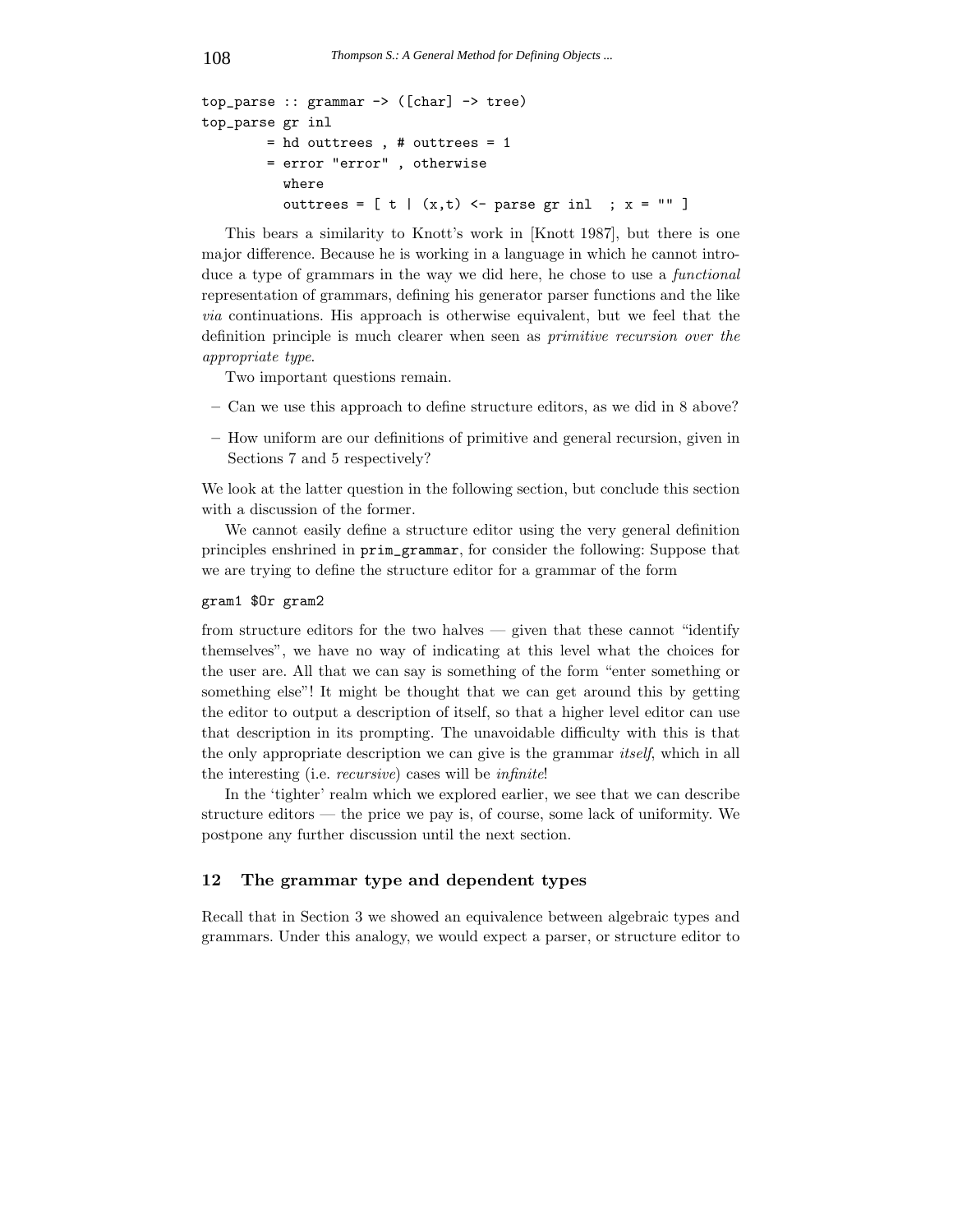produce an object of the particular type in question as its output. This will not be the case with the parsers we saw in the last section, which will produce parse trees which represent values of some type, rather than produce values of that type itself. We call the latter kind of parser strong and the former weak. The parsers we produce type by type using the gen\_rec functions will be strong, and so we see that the two constructions we have outlined so far are different. What do we need to do to be able to make our general recursions uniform, or alternatively to make our weak parsers strong? We essentially need to be able to map

value :: grammar -> universe\_of\_types

matching each representation of a grammar (or algebraic type) with the type that it represents. It is a limitation of the Miranda type system that we cannot do this — such a universal type is available in Martin-Löf's type theory [Martin-Löf 1984], and represents one of the fundamental uses of such a construction.

#### 13 Conclusions

In this paper we have shown that the apparent uniformity in a class of structureor grammar-oriented definitions can be made manifest in two different ways, each of which has its advantages; in the final section we have also noted that we can achieve a fusion of the two if we work within a sufficiently powerful type system.

#### 14 Afterword

The work reported here is unfinished, "in progress". Subsequent authors have developed and described the ideas in a more systematic and compelling way.

Generic programming. One theme is generic functional programming. Disentangling recursion and co-recursion, and building links with category theory [Hinze and Wu 2016] explore foundational questions, whereas focussing on the practical, [Rodriguez et al. 2008] survey the various generic programming extensions for Haskell available in 2008 and [Hinze 2006] shows how generic programs can, in fact, be written in standard Haskell without language extensions. [Garcia et al. 2007] widen the discussion to examine support for generic programming in eight languages including Standard ML, C++, Eiffel and Java as well as Haskell.

Recursion operators. Another approach that focusses on development driven by data is the Bird-Meertens formalism, or 'Squiggol', which builds programs from specifications through equational reasoning; an early introduction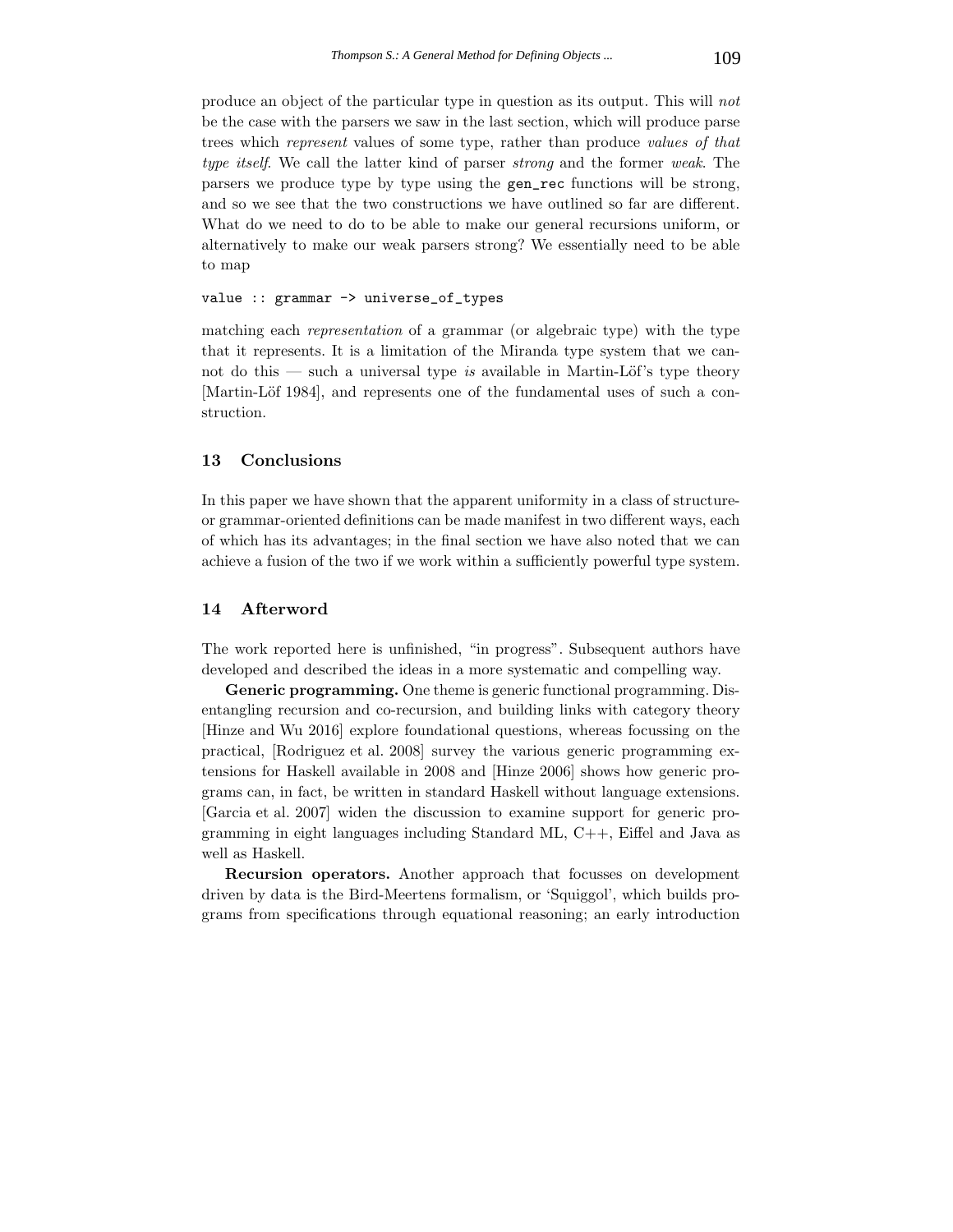is given by [Gibbons 1994]. Later developments built on the different forms of recursion operators termed 'bananas', 'lenses' and so forth [Meijer et al. 1991].

Data and co-data. While Miranda coalesced finite, infinite and partial data into each algebraic data type this has a downside in identifying recursion and corecursion. This can be seen in our enumeration of all lists of an infinite type: the definitions don't have base cases, and are productive in a technical sense. Turner, in this journal [Turner 2004], made a proposal for "elementary strong" functional programming, that made all functions total ("strong") while eschewing dependent types ("elementary"). While this paper was influential on discussions of the future of functional programming development, it is only relatively recently that strong functional programming languages, such as Agda [Norell 2008] and Idris [Brady 2013], have emerged, albeit in the context of dependent types.

#### References

- [Brady 2013] Edwin Brady. Idris, a general-purpose dependently typed programming language: Design and implementation. Journal of Functional Programming, 23(5), 2013.
- [Burge 1978] W. Burge. Recursive Programming Techniques. Addison-Wesley, 1978.
- [Fairbairn 1987] Jon Fairbairn. Making form follow function. Software Practice and Experience,  $17(6)$ :379–386, 1987. Note: seen as a preprint / technical report at the time of writing.
- [Garcia et al. 2007] Ronald Garcia, Jaakko Jarvi, Andrew Lumsdaine, Jeremy Siek and Jeremiah Willcock. An extended comparative study of language support for generic programming. Journal of Functional Programming, 17(2), 2007.
- [Gibbons 1994] Jeremy Gibbons. An introduction to the Bird-Meertens formalism. New Zealand Formal Program Development Colloquium Seminar, Hamilton, 1994.
- [Hinze 2006] Ralf Hinze. Generics for the masses. Journal of Functional Programming, 16(4-5), 2006.
- [Hinze and Wu 2016] Ralf Hinze and Nicolas Wu. Unifying structured recursion schemes: An Extended Study. Journal of Functional Programming, 26, 2016.
- [Knott 1987] Ron Knott. Declarative Programming. Unpublished book manuscript, 1987.
- [Martin-Löf 1984] Per Martin-Löf. Constructive Mathematics and Computer Programming. In C. A. R. Hoare and J. C. Shepherdson, editors, Mathematical Logic and Programming Languages. Prentice Hall, 1985.
- [Meijer et al. 1991] Erik Meijer, Maarten Fokkinga, and Ross Paterson. Functional programming with bananas, lenses, envelopes and barbed wire, In Conference on Functional Programming Languages and Computer Architecture, Springer, 1991.
- [Norell 2008] Ulf Norell. Dependently Typed Programming in Agda. In Proceedings of the 6th International Conference on Advanced Functional Programming, 2008, Springer-Verlag, 2009.
- [Paulson 1985] Lawrence C. Paulson. Interactive Theorem Proving with Cambridge LCF. Technical Report 80, University of Cambridge Computer Laboratory, November 1985.
- [Rodriguez et al. 2008] Alexey Rodriguez, Johan Jeuring, Patrik Jansson, Alex Gerdes, Oleg Kiselyo and Bruno C d S Oliveira. Comparing libraries for generic programming in Haskell. ACM Sigplan Notices, 44(2), ACM, 2008.
- [Thompson 1986] Simon J. Thompson. Writing interactive programs in Miranda. Technical Report 40, Computing Laboratory, University of Kent at Canterbury,